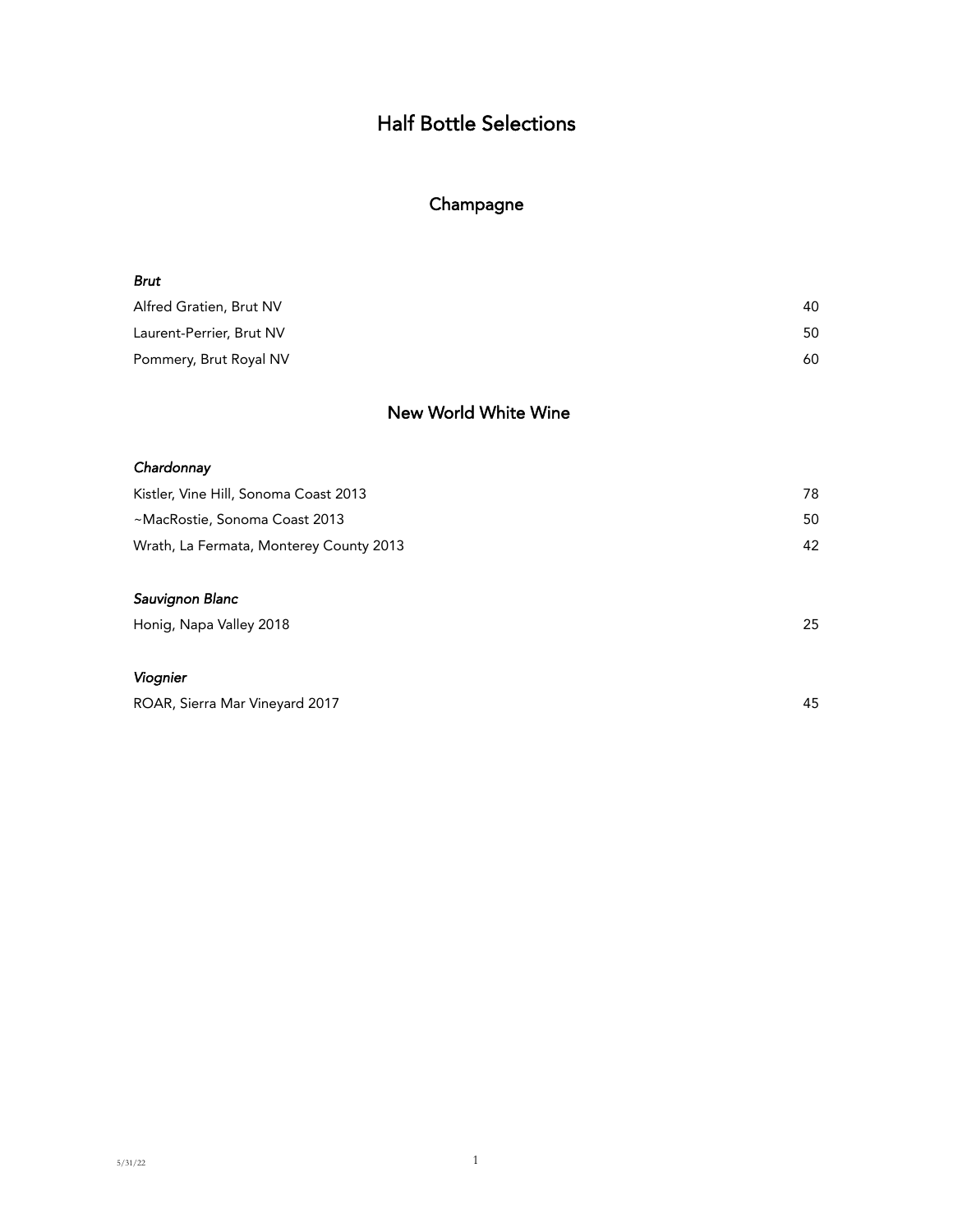## French White Wine

### Burgundy

| Chablis                                                    |     |
|------------------------------------------------------------|-----|
| Louis Michel, Chablis Grand Cru Vaudèsir 2014              | 143 |
|                                                            |     |
| Côte de Beaune                                             |     |
| Meursault, Oliviet Leflaive 2014                           | 70  |
|                                                            |     |
| Mâconnais                                                  |     |
| Pouilly-Fuiseé, Joseph Burrier, Château de Beauregard 2016 | 38  |
| <b>Austrian White Wine</b>                                 |     |

| Grüner Veltliner, Bründlmayer, Berg Vogelsang, Langenlois 2013 | 36  |
|----------------------------------------------------------------|-----|
| Riesling, Hirsch, Gaisberg, Zöbing, Kamptal 2013               | 72. |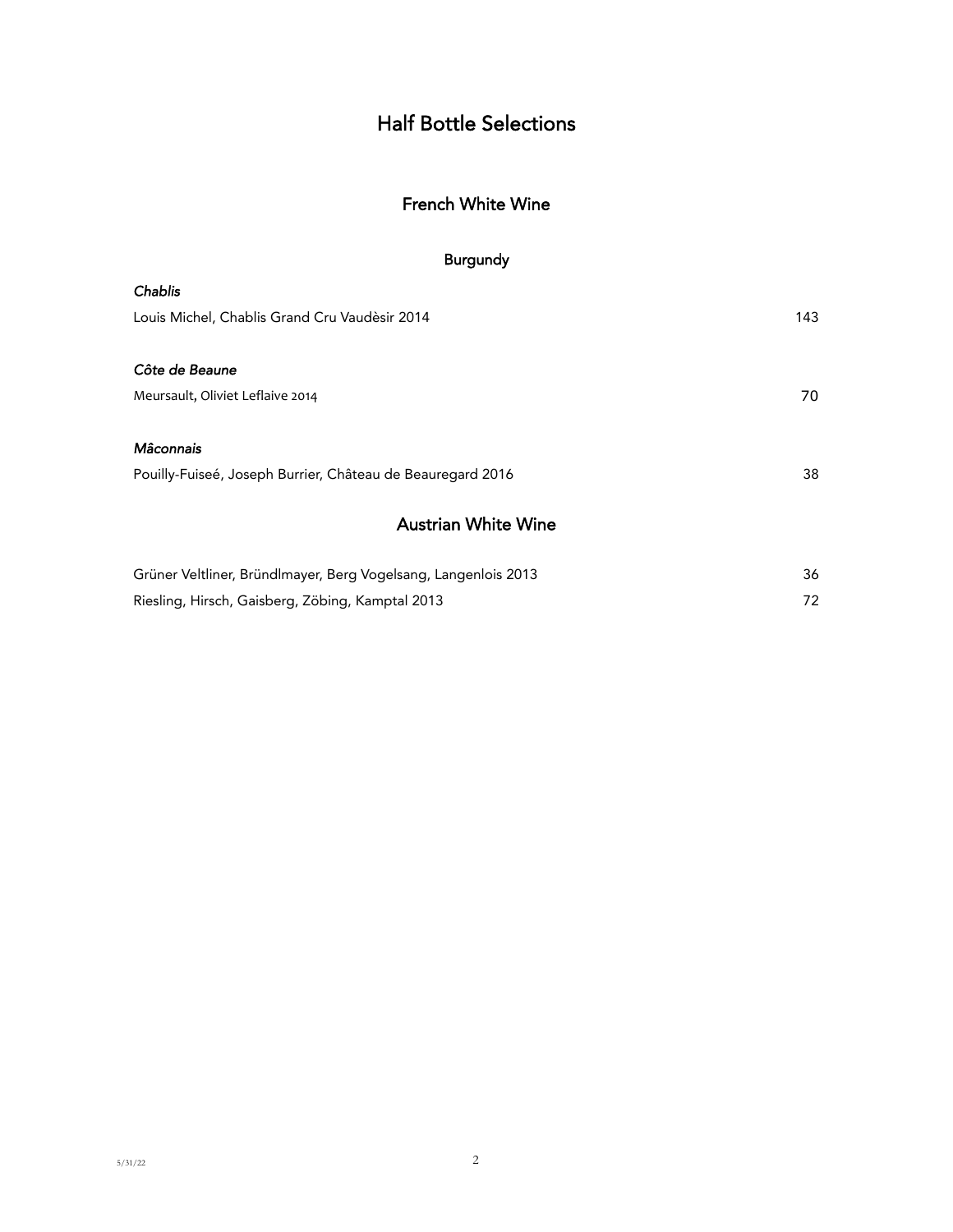### American Red Wine

#### Pinot Noir

Kosta-Browne, Gap's Crown, Sonoma Coast 2014 145

## Cabernet Sauvignon & Meritage

| ~Cain Five, Spring Mountain District 2014                      | 119 |
|----------------------------------------------------------------|-----|
| Shafer, One Point Five, Stag's Leap District, Napa Valley 2015 |     |

### Rhône Influence

Tablas Creek, Esprit de Tablas, Paso Robles 2017 **72**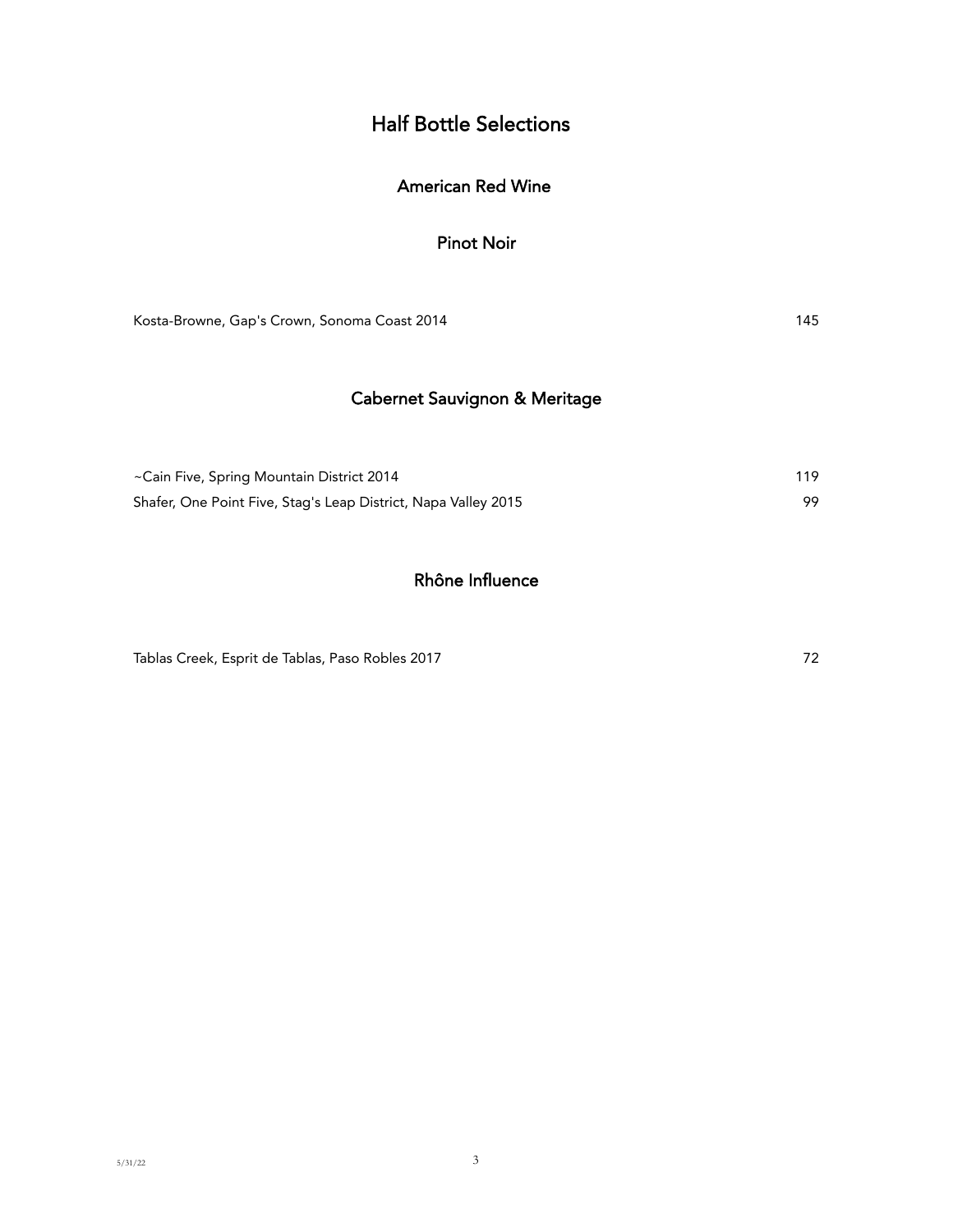### French Red Wine

| <b>Burgundy</b>                                                       |     |
|-----------------------------------------------------------------------|-----|
| Beaune Greves, L'Enfant Jesus, Premier Cru, Bouchard Pere & Fils 2015 | 150 |
|                                                                       |     |
| <b>Spanish Red Wine</b>                                               |     |
| Rioja, Márques de Càceres, Crianza 2014                               | 24  |
|                                                                       |     |
| <b>Italian Red Wine</b>                                               |     |
| ~Barolo, Pio Cesare, Piedmont 2012                                    | 90  |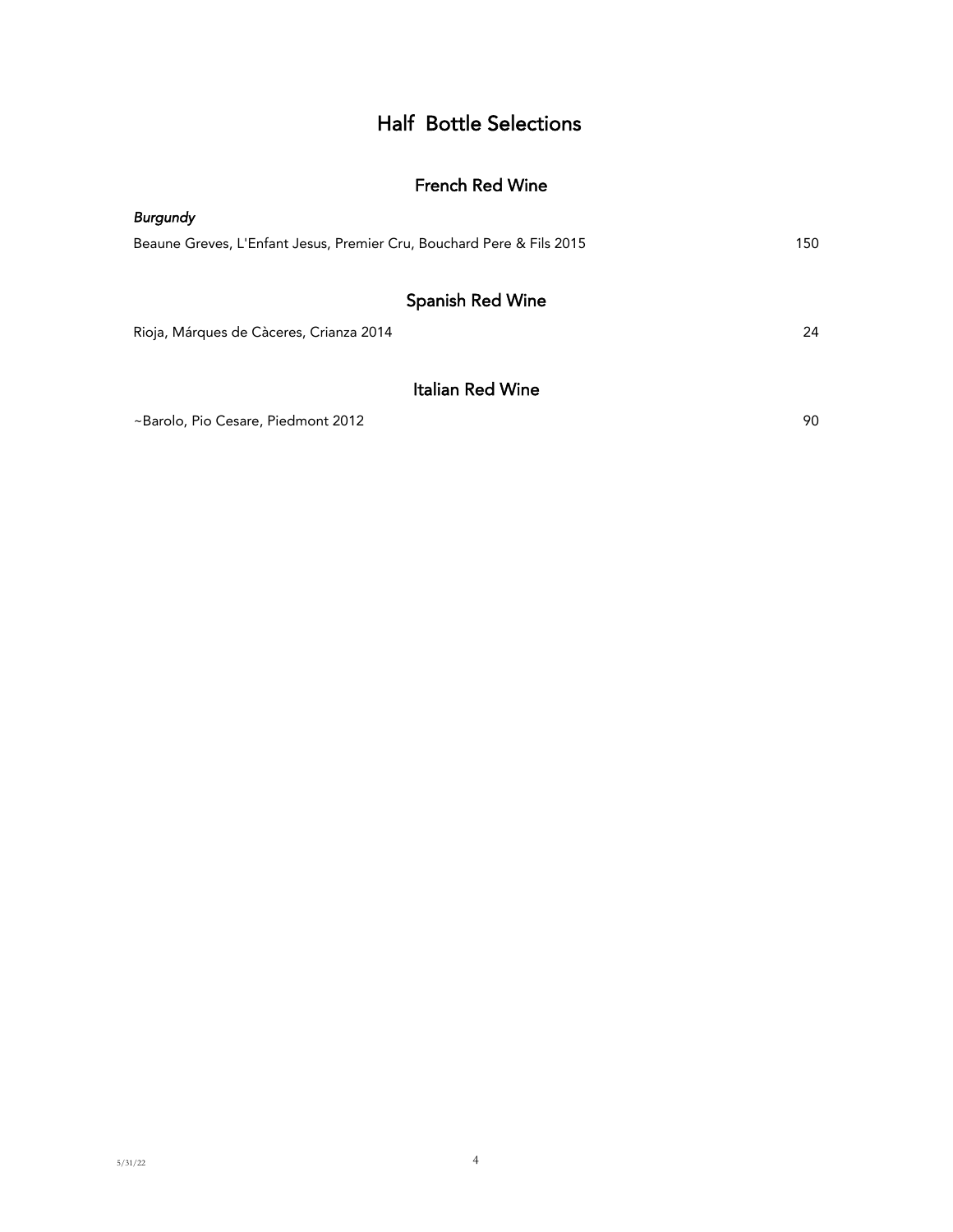# Champagne

#### *Multi-Vintage Cuvée, Brut*

| 100 |
|-----|
| 120 |
| 220 |
| 140 |
| 135 |
| 130 |
| 168 |
| 112 |
| 175 |
| 150 |
| 160 |
| 145 |
| 155 |
|     |

#### *Vintage Cuvée, Brut*

| Geoffroy, Empreiente, 1er cru 2009               |        | 182 |
|--------------------------------------------------|--------|-----|
| Pol Roger, Sir Winston Churchill 2008            |        | 700 |
| ~Comte Audoin de Dampierre, Grand Cru, Brut 1990 | magnum | 500 |
| Vilmart & Cie, Coeur de Cuvée, 1er Cru 2013      |        | 310 |

#### *Rosé, Multi-Vintage Cuvée, Brut*

| 180 |
|-----|
| 150 |
| 140 |
| 160 |
|     |

#### *Rosé, Vintage Cuvée, Brut*

| Pol Roger, Brut Rosé 2008 | 330 |
|---------------------------|-----|
|---------------------------|-----|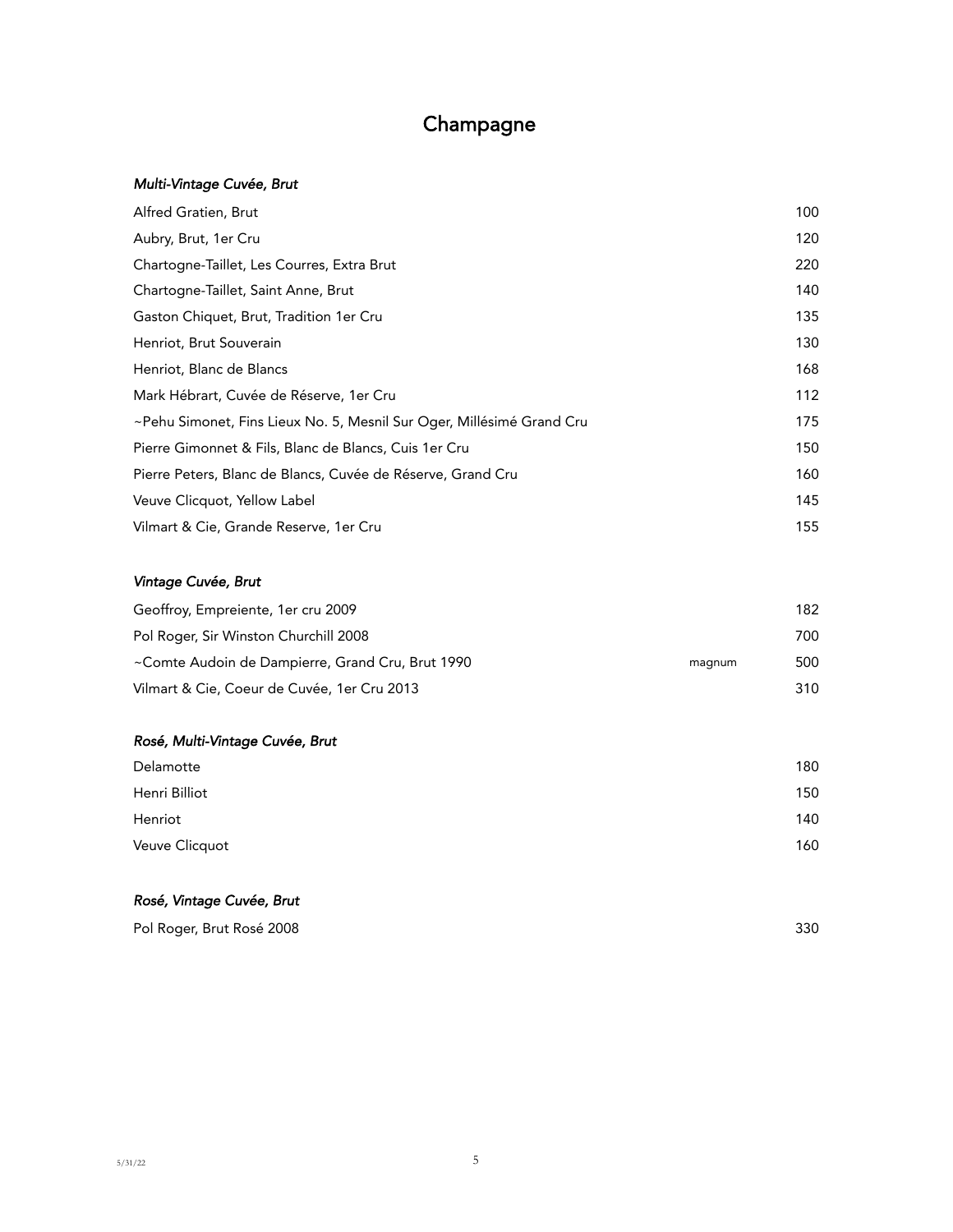# Champagne

#### *Vintage Blanc de Blancs*

| A. Margaine, Special Club 2013        | 250 |
|---------------------------------------|-----|
| Domaine Ruinart 2004                  | 300 |
| Pierre Gimonnet & Fils, 1er Cru 2008  | 200 |
| ~Taittinger, Comtes de Champagne 2006 | 300 |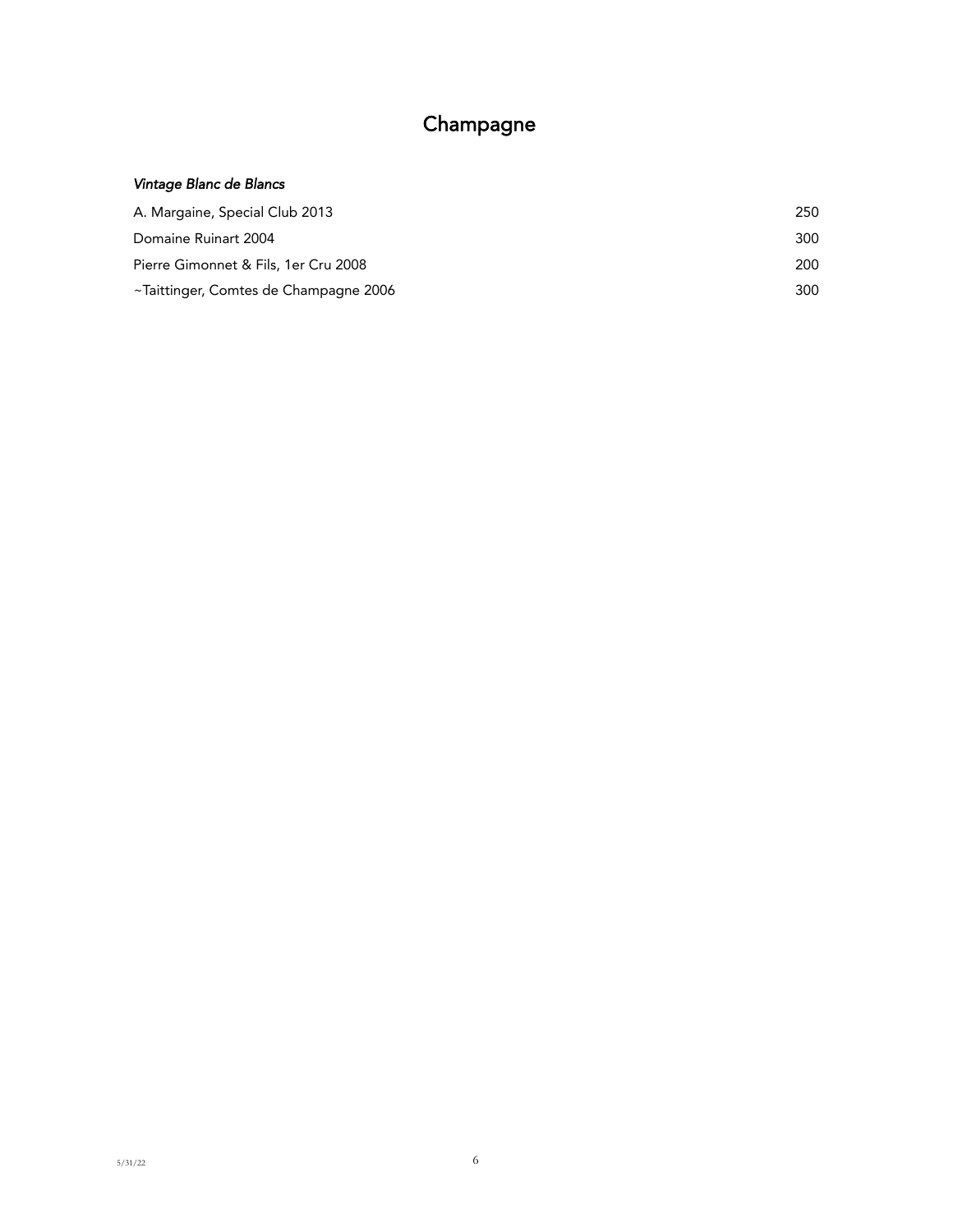# Sparkling Wine

### *California & Oregon*

| Domaine Carneros, Brut 2017                                               | 80  |
|---------------------------------------------------------------------------|-----|
| Schamsberg, Blanc de Blancs, Brut 2018                                    | 88  |
| Roederer Estate, Brut, L'Ermitage, Anderson Valley, Mendocino 2009        | 110 |
| Roederer Estate, Brut Rosé, Anderson Valley                               | 100 |
| Roederer Estate, Brut, Anderson Valley                                    | 90  |
| France                                                                    |     |
| Blanc de Blancs, Jura, Francois Montand                                   | 60  |
| ~Montlouis-Sur-Loire, Domaine de la Taille Aux Loups, Jacky Blot, Brut    | 90  |
| Italy                                                                     |     |
| Prosecco, Marsuret, San Boldo Valdobbiadene Prosecco Superiore            | 60  |
| Prosecco, Graziano Merotto, Valdobbiadene Prosecco Superiore, Veneto 2016 | 88  |

#### *Austria*

Brut Rosé, Loimer, Niederosterreich-Reserve 105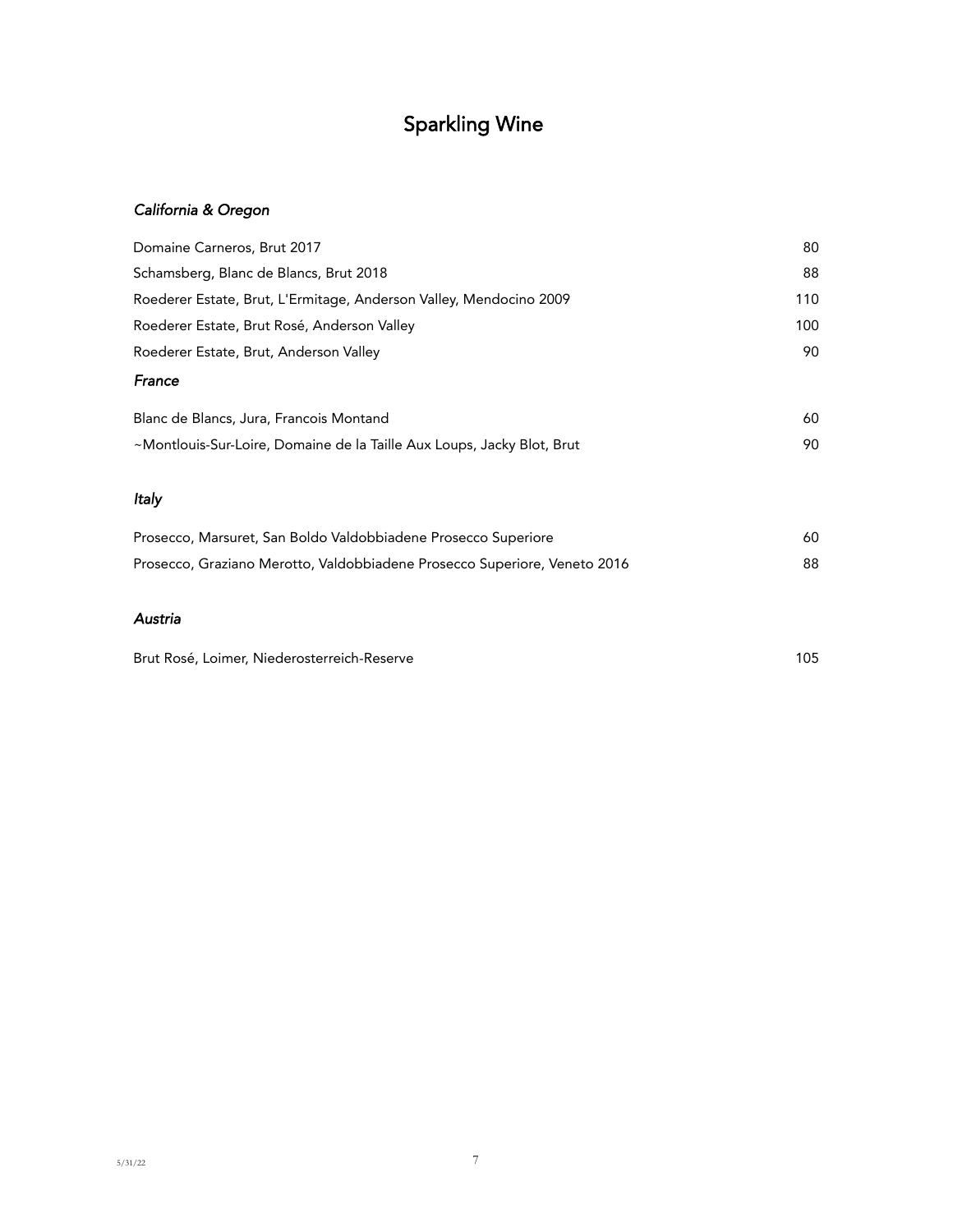# **Chardonnay**

| ~Ambullneo, Big Paw, Santa Maria Valley 2005                  | 120 |
|---------------------------------------------------------------|-----|
| Aubert, Eastside, Russian River Valley 2016                   | 220 |
| Aubert, Eastside, Russian River Valley 2014                   | 222 |
| Aubert, Eastside, Russian River Valley 2012                   | 195 |
| Aubert, Larry Hyde & Sons Vineyard, Carneros 2014             | 194 |
| Aubert, Larry Hyde & Sons Vineyard, Carneros 2013             | 190 |
| Aubert, Lauren, Sonoma Coast 2016                             | 190 |
| Failla, Sonoma Coast 2018                                     | 76  |
| Flowers, Sonoma Coast 2019                                    | 90  |
| Hanzell, Sonoma Valley 2014                                   | 100 |
| Hanzell, Sonoma Valley 2015                                   | 100 |
| Hartford Court, Fog Dance Vineyard, Russian River Valley 2013 | 110 |
| Kistler, Les Noisetiers, Sonoma Coast 2019                    | 130 |
| Lafond, Sta. Rita Hills 2018                                  | 68  |
| Landmark Vineyards, Overlook, Sonoma County 2018              | 102 |
| Larry Hyde & Sons Vineyard, Carneros 2013                     | 120 |
| Liquid Farm, Golden Slope, Sta. Rita Hills 2017               | 145 |
| Liquid Farm, White Hill, Sta. Rita Hills 2018                 | 115 |
| Patz & Hall, Dutton Ranch, Russian River 2017                 | 117 |
| Paul Hobbs, Russian River Valley 2018                         | 110 |
| Paul Lato, Matinee, Santa Barbara County 2019                 | 112 |
| Plumpjack, Reserve, Napa Valley 2018                          | 100 |
| Ramey, Russian River Valley 2018                              | 115 |
| Rombauer, Carneros 2020                                       | 95  |
| Shafer, Red Shoulder Ranch, Napa Valley/Carneros 2018         | 140 |
| Sinor-LaValle, San Luis Obispo County 2016                    | 62  |
| Peter Michael, La Carrière, Knight's Valley 2016              | 270 |
| The Hilt, Sta. Rita Hills 2017                                | 102 |
| Williams Selyem, Estate Vineyard, Healdsburg 2016             | 180 |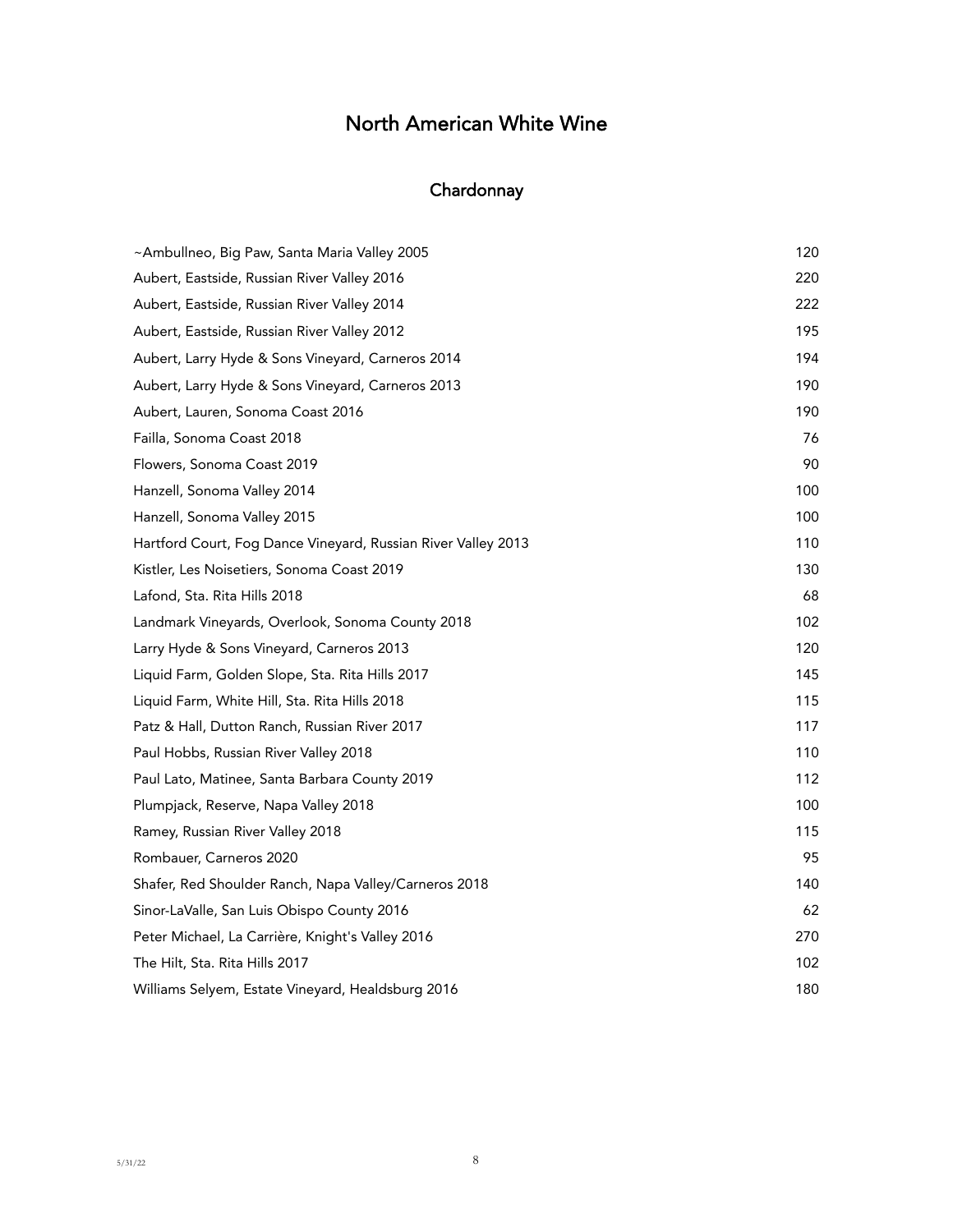# **Chardonnay**

*Oregon*

Gran Moraine, Yamhill-Carlton 2015 140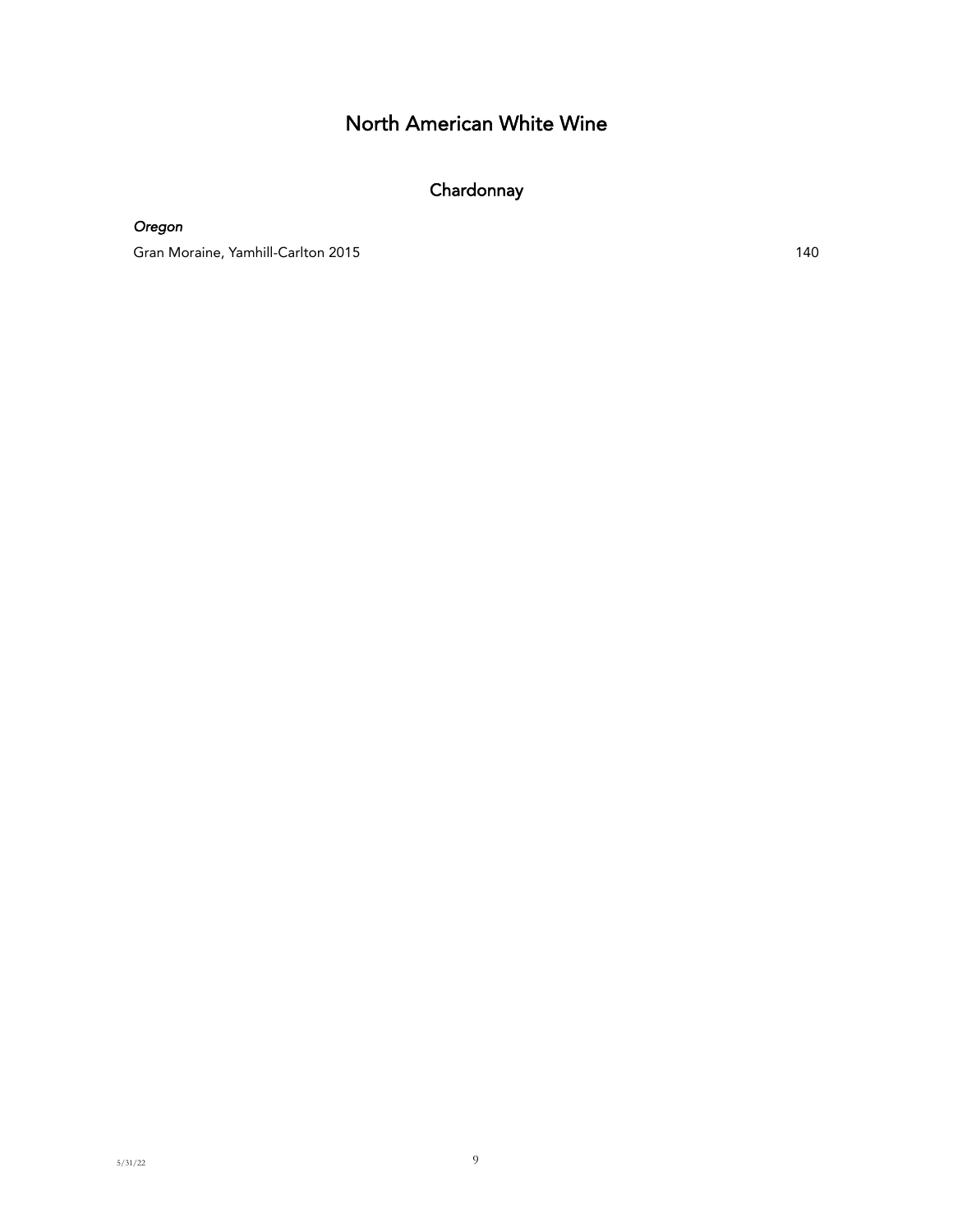## Sauvignon Blanc

| Alma de Cattleya, Sonoma County 2016                               | 57  |
|--------------------------------------------------------------------|-----|
| Coquelicot, Los Olivos District, Santa Ynez Valley 2020            | 60  |
| Farella, Coombsville, Napa Valley 2019                             | 72  |
| Ghost Block, Yountville, Napa Valley 2019                          | 80  |
| Groth, Napa Valley 2019                                            | 74  |
| Illumination, by Quintessa, Napa & Sonoma 2018                     | 110 |
| Merry Edwards, Russian River Valley 2018                           | 120 |
| Salvestrin, Crystal Springs Vineyard, St. Helena, Napa Valley 2020 | 78  |
| Sidebar, Russian River Valley 2019                                 | 68  |
| Twomey, Napa & Sonoma County 2020                                  | 75  |

## Other White Varietals and Blends

| Albariño, Bodega de Edgar, Paso Robles 2020                           | 50  |
|-----------------------------------------------------------------------|-----|
| Chenin Blanc, Coquelicot Estate Vineyrads, Santa Ynez 2020            | 60  |
| Epoch, White, Paso Robles 2013 grenache blanc, viognier & roussanne   | 120 |
| Grenache Blanc & Picpoul, Linne Calodo, Contrarian, Paso Robles 2014  | 95  |
| Grüner Veltliner, Coquelicot Estate Vineyards, Santa Ynez Valley 2019 | 60  |
| Pinot Blanc, J. Wilkes, Santa Maria Valley 2019                       | 62  |
| Riesling, Coquelicot, Los Olivos, Santa Ynez Valley 2019              | 60  |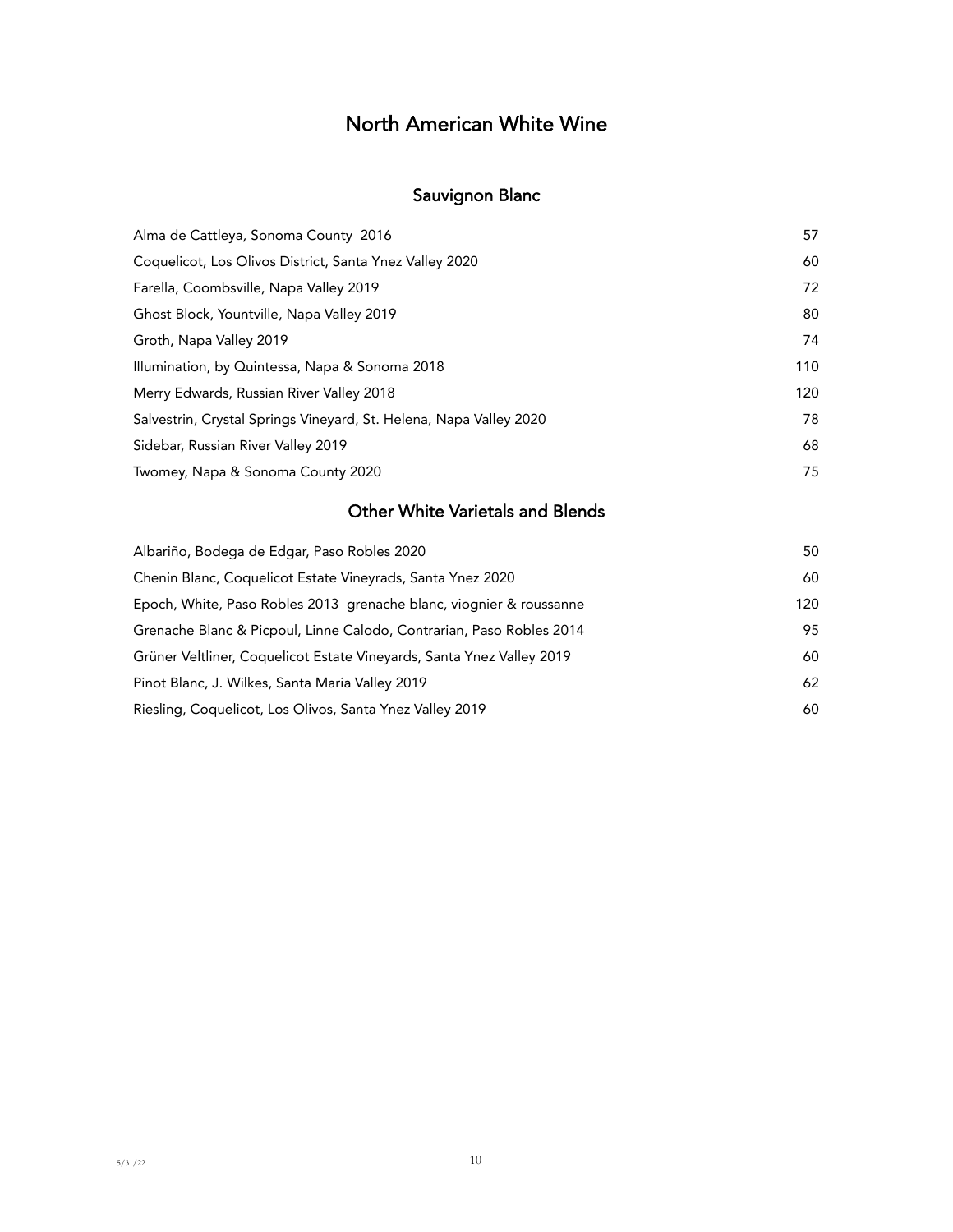### Other White Varietals and Blends

| Marsanne, Qupé, Los Olivos District 2017                 | 60  |
|----------------------------------------------------------|-----|
| Roussanne, Alban, Estate, Edna Valley 2013               | 96  |
| ~Roussanne, Viognier, Marsanne, Booker, Paso Robles 2012 | 99  |
| Roussanne, Viognier, Chardonnay, Sine Qua Non,           |     |
| The Hoodoo Man, California 2006                          | 289 |
| Vermentino, Uvaggio, Lodi 2011                           | 58  |
| Viognier, Alban, Central Coast 2020                      | 70  |
| Viognier, Roussanne, Chardonnay, Sine Qua Non,           |     |
| The Petition, California 2005                            | 279 |
| Viognier, Roussanne, Chardonnay, Sine Qua Non,           |     |
| The Rejuvenators, California 2004                        | 269 |
|                                                          |     |

#### Rosé

| Alpha Omega, Napa Valley 2015                                                 | 60 |
|-------------------------------------------------------------------------------|----|
| Argyle, Willamette Valley, Oregon 2019                                        | 75 |
| Coquelicot, Los Olivos District, Santa Ynez Valley 2017                       | 60 |
| L'Aventure, Rosé, Paso Robles 2017 mourvèdre, grenache, syrah & petite verdot | 72 |
| Liquid Farm, Vogelzang Vineyard, Happy Canyon, Santa Barbara 2016             | 62 |
| ~Sidebar, Russian River Valley 2016                                           | 64 |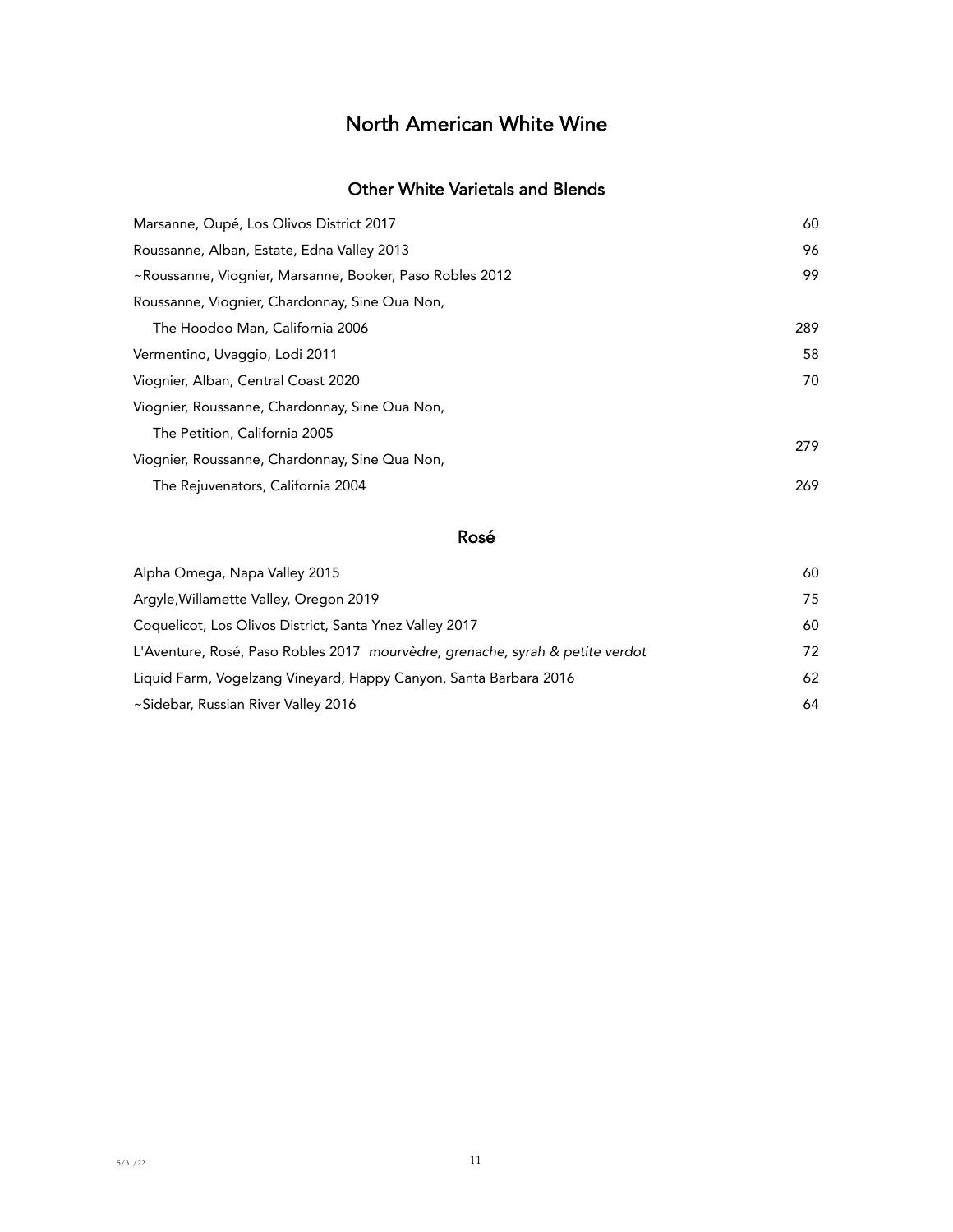# French White Wine

#### Alsace

| Gewurtztraminer, Leon Beyer 2015                                       | 76  |
|------------------------------------------------------------------------|-----|
| Gustave Lorentz, Riesling Altenberg de Bergheim, Alsace Grand Cru 2008 | 115 |
| Riesling, Domaine Zind-Humbrecht 2014                                  | 62  |
| Riesling, Hugel 2018                                                   | 60  |
| Riesling, Leon Beyer 2017                                              | 72  |
|                                                                        |     |

## Burgundy

#### *Chablis*

| Les Clos, Jean Marc Brocard, Grand Cru 2016     | 186 |
|-------------------------------------------------|-----|
| Les Clos, Samuel Billaud, Grand Cru 2016        | 207 |
| La Forest, Vincent Dauvissat, Premier Cru 2015  | 171 |
| Séchet, Vincent Dauvissat, Premier Cru 2015     | 171 |
| Vaillons, Billaud-Simon, Premier Cru 2018       | 120 |
| ~Vaillons, Vincent Dauvissat, Premier Cru 2015  | 171 |
| Vau de Vey, Jean Marc Brocard, Premier Cru 2019 | 115 |

#### *Côte de Beaune*

| ~Bourgogne Blanc, Maison Leroy 2012                                             | 140  |
|---------------------------------------------------------------------------------|------|
| ~Bâtard-Montrachet, Domaine Blaine-Gagnard, Grand Cru 2012                      | 600  |
| Bienvenues-Bâtard-Montrachet, Vincent Girardin, Grand Cru 2015                  | 990  |
| Chassagne-Montrachet, Domaine Michel Niellon, 1er Cru, Clos de la Maltroie 2013 | 234  |
| ~Chassagne-Montrachet, Domaine Michel Niellon, 1er Cru, Les Chaumées 2012       | 215  |
| Chassagne-Montrachet, Gagnard-Delagrange, 1er Cru, La Boudriotte 2011           | 175  |
| Chassagne-Montrachet, Vincent Girardin, 1er Cru, Le Caiilleret 2015             | 187  |
| Chevalier-Montrachet, Vincent Girardin, Grand Cru 2014                          | 990  |
| Corton-Charlemagne, Domaine Ponsot, Grand Cru 2016                              | 650  |
| Puligny-Montrachet, Domaine J.M. Boillot 2016, 1er Cru, Les Combettes 2016      | 300  |
| Mersault-Genevriéres, Louis Jadot, 1er Cru 2015                                 | 250  |
| Mersault, Thierry et Pascal Matrot, 1 er Cru, Charmes 2015                      | 240  |
| ~Montrachet, Domaine Bouchard, Grand Cru 2005                                   | 1400 |
| Montrachet, Domaine Jacques Prieur, Grand Cru 2011                              | 1960 |
| Côte Chalonnaise                                                                |      |
| Rully, Domaine Michel Briday, Gresigny 1er Cru 2014                             | 90   |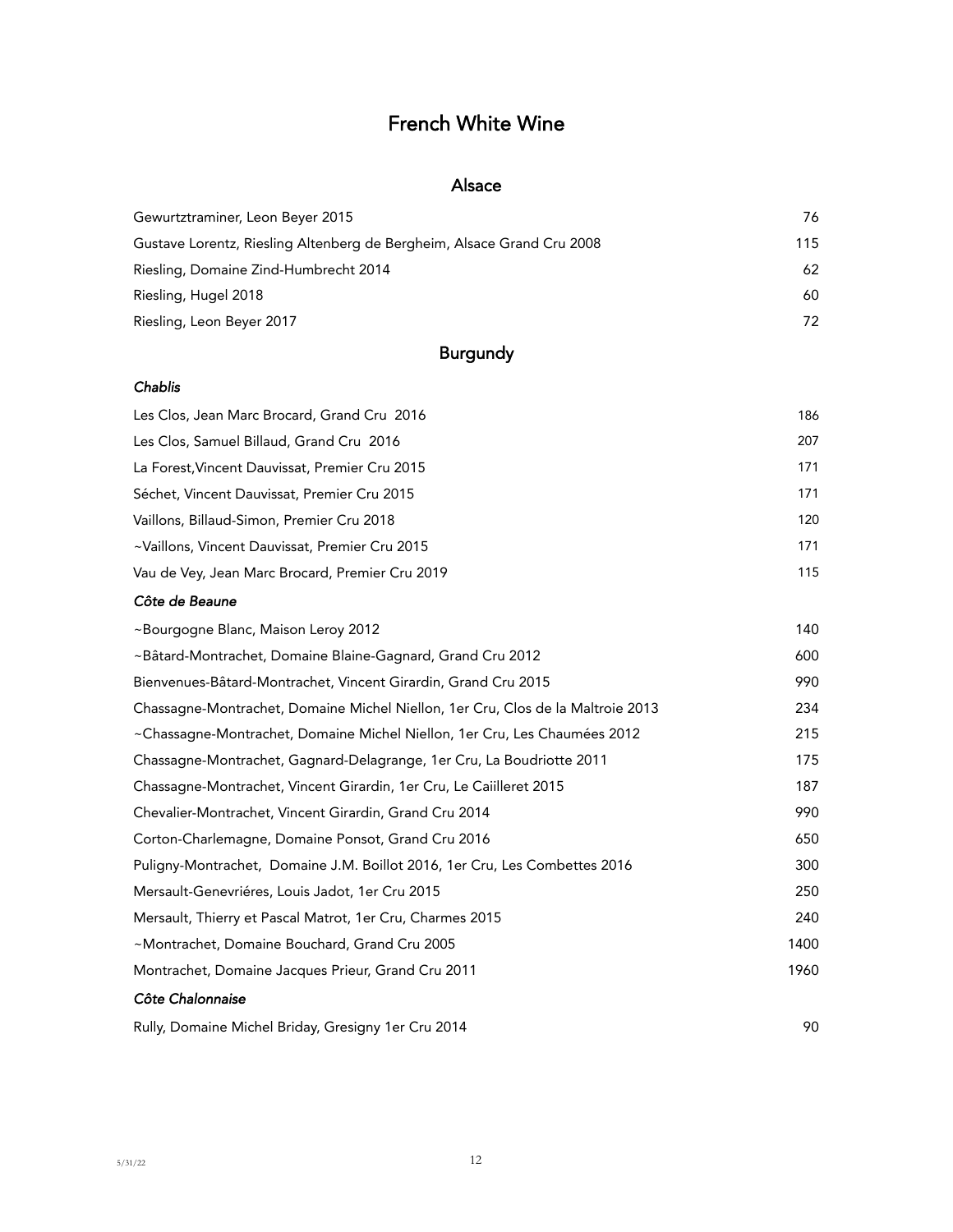## French White Wine

### Bordeaux

| ~Blanc de Lynch Bages 2016                                     | 162 |
|----------------------------------------------------------------|-----|
| Château Corbonnieux, Pessac-Léognan 2014                       | 150 |
| Château de Parenchère 2018                                     | 60  |
| <b>Loire Valley</b>                                            |     |
| Montlouis, Domaine de la Taille Aux Loups, Jaky Blot 2014      | 60  |
| ~Muscadet Sèvre et Maine, Vallet, Château de la Rasotière 2014 | 60  |
| Touraine, Les Deux Tours, Baron Patrick de LaDoucette 2014     | 58  |
| Quincy, Jean-Claude Roux 2013                                  | 53  |
| Vouvray, Domaine Boutet Saulnier 2016 (dry)                    | 55  |

### Rhône Valley & Southern France

| Côtes-du-Rhône, Château Pégau, Cuvée Lône 2015                    | 45  |
|-------------------------------------------------------------------|-----|
| ~Hermitage, J.L. Chave Selections, Blanche 2010                   | 150 |
| Hermitage, Grand Classique, Cave de Tain 2015                     | 148 |
| ~Picpoul de Pinet, Domaine Peyreficade, Coteaux du Languedoc 2006 | 50  |
| Ventoux, Château Pesquié, Quintessence, Rhône Valley 2018         | 78  |
| ~Vin de Pays De L'Herault, Mas de Daumas Gassac 2003              | 157 |
|                                                                   |     |

#### Jura

LuLu Vigneron, Le Cerisier Chardonnay 2015 52

### Rosé

| Miraflors, Domaine Lafage, Languedoc 2020                                    | 60. |
|------------------------------------------------------------------------------|-----|
| Vin de Pays des Collines Rhodaniennes, Domaine Georges Vernay, Condrieu 2016 | 50. |
| Vin de Savoie, Domaine Eugène Carrel & Fils, Jongieux, Savoie 2015           | 55. |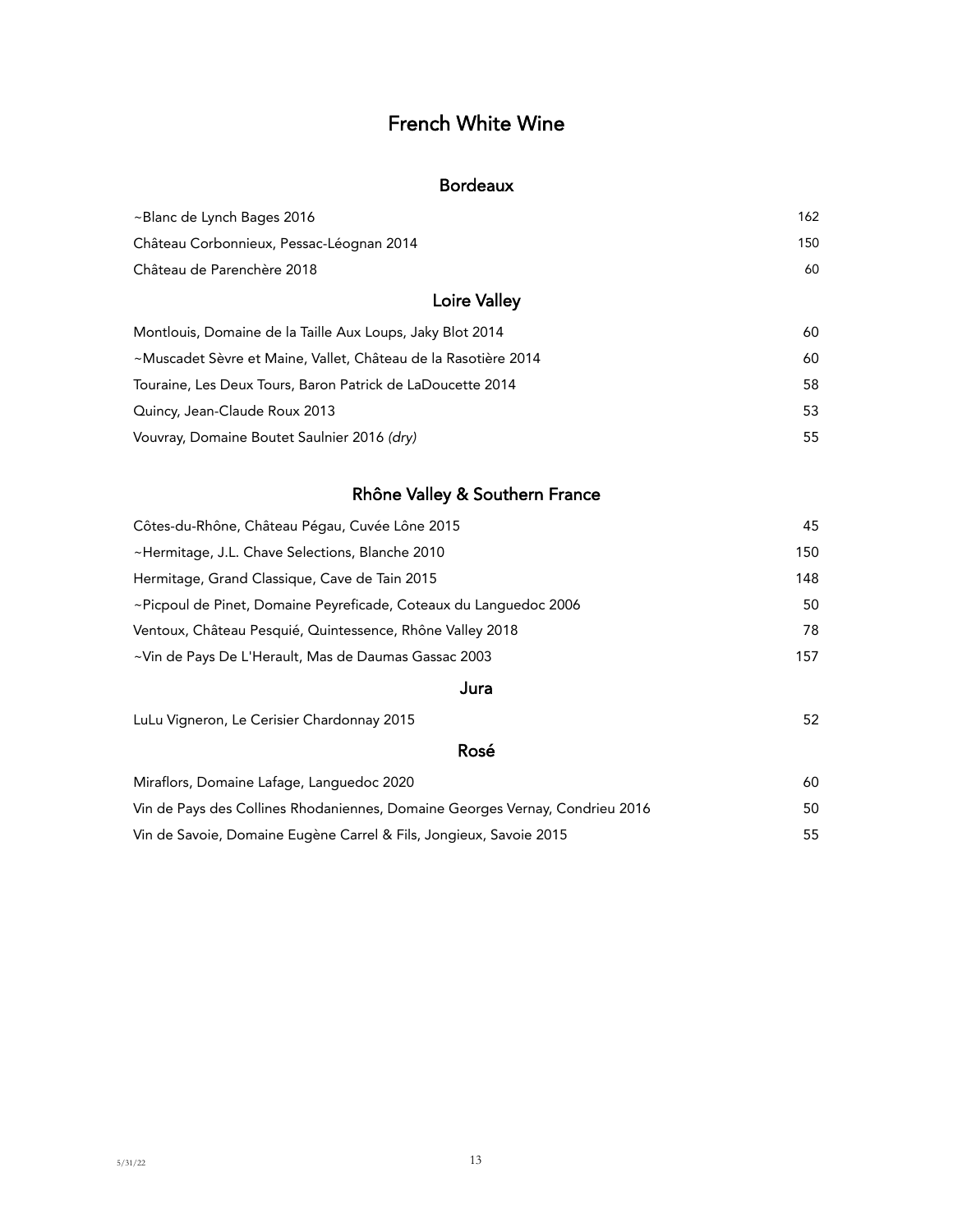# Austrian White Wine

### Grüner Veltliner

| Domäne Wachau, Smaragd, Terrassen, Wachau 2015       | 53 |
|------------------------------------------------------|----|
| Loimer, Langenlois, Kamptal 2020                     | 55 |
| Petra Unger, Oberfeld 1er, Alte Reben, Kremstal 2015 | 65 |

### Riesling

| Alzinger, Federspiel, Dürnsteiner, Wachau 2014     | 110 |
|----------------------------------------------------|-----|
| Bründlmayer, Steinmassel, Kamptal 2014             | 72  |
| ~Bründlmayer, Zöbinger Heiligenstein, Kamptal 2013 | 85  |
| Domäne Wachau, Federspiel, Terrassen, Wachau 2015  | 58  |
| ~Nikolaihof, Federspiel, Vom Stein, Wachau 2013    | 82  |

## Other Varietals

| Gelber Muskateller, Heidi Schröck, Burgenland 2014              | 54  |
|-----------------------------------------------------------------|-----|
| Pinot Gris, Kracher, Burgenland 2014                            | 44  |
| ~Weissburgunder, Heidler, Kabinett, Schenkenbichl, Kamptal 1991 | 102 |

#### Rosé

Prieler, Vom Stein, Neusiesdlersee 2015 58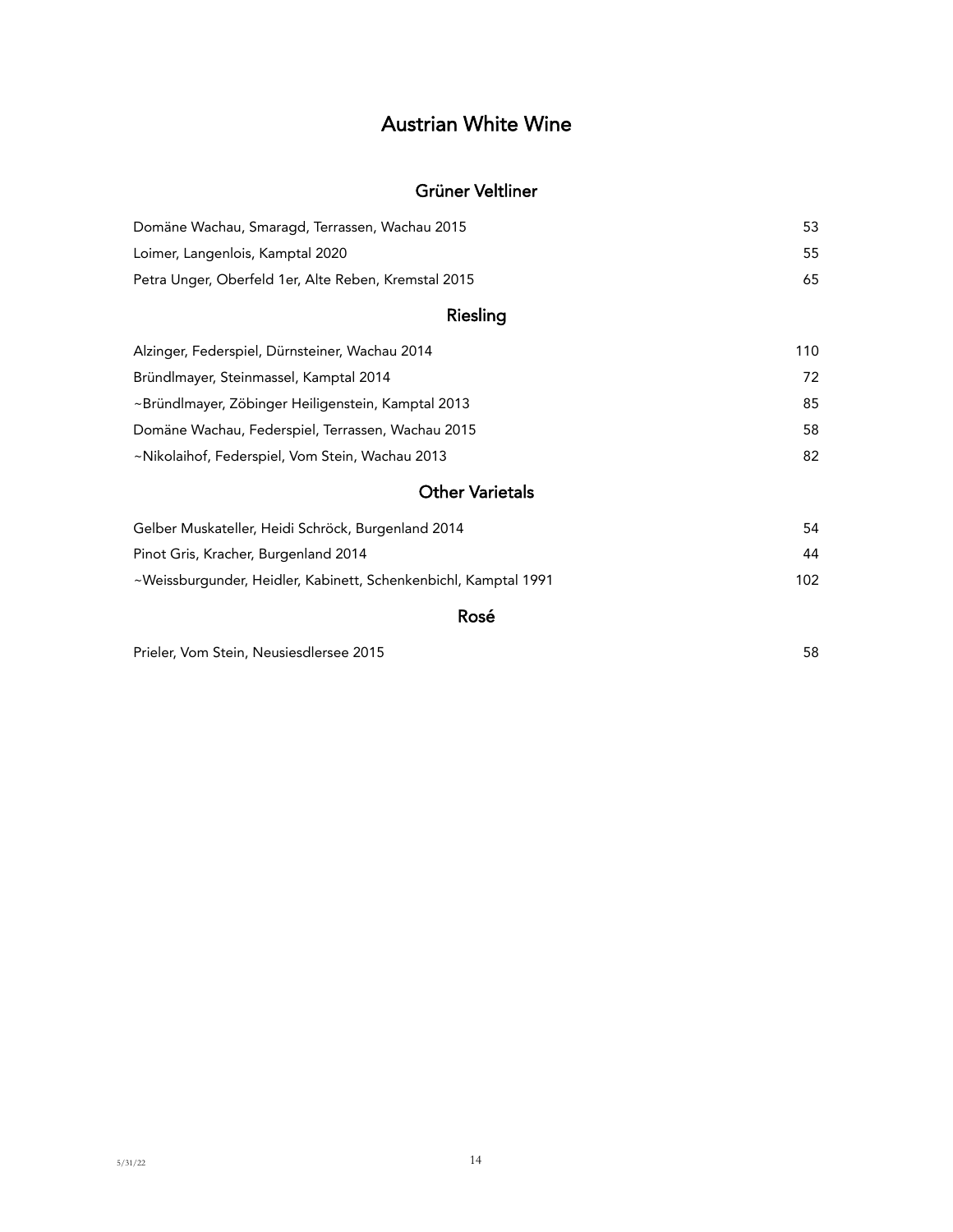# German White Wine

## Riesling

| A.J. Adam, Kabinett, Dhroner Hofberg, Mosel 2011       | 71  |
|--------------------------------------------------------|-----|
| ~Dönnhoff, Kabinett, Oberhäuser Leistenberg, Nahe 2014 | 60  |
| Fritz Haag, Kabinett, Juffer, Mosel 2020               | 87  |
| Fritz Haag, Spätlese, Juffer, Mosel 2020               | 90  |
| Messmer, Spätlese, Burrwieler Schäwer, Pfalz 2007      | 92  |
| Robert Weil, Kabinett, Rheingau, 2020                  | 100 |
| Robert Weil, Kabinett, Rheingau, 2019                  | 98  |
| Robert Weil, Kiedrich Grüfenberg, Rheingau 2016        | 180 |
| Robert Weil, Trocken, Rheingau 2020                    | 85  |
| Robert Weil, Trocken, Rheingau 2019                    | 80  |
|                                                        |     |

# Italian White Wine

| Arneis, Castello di Neive, Langhe 2020                               | 63 |
|----------------------------------------------------------------------|----|
| Falanghina, Feudi di San Gregorio, Campania 2019                     | 68 |
| Greco di Tufo, Terredora di Paolo, Campania 2014                     | 55 |
| Frascati Superiore Riserva, Luna Mater, Fontana Candida, Latium 2014 | 60 |
| Pinot Grigio, Terlano, Trentino-Alto Adige 2019                      | 63 |
| Pinot Grigio, Tiefenbrunner, Trentino-Alto Adige 2019                | 60 |

# Southern Hemisphere White Wine

Torrontés, FEW, Salta, Argentina 2016 **47** and the set of the set of the set of the set of the set of the set of the set of the set of the set of the set of the set of the set of the set of the set of the set of the set of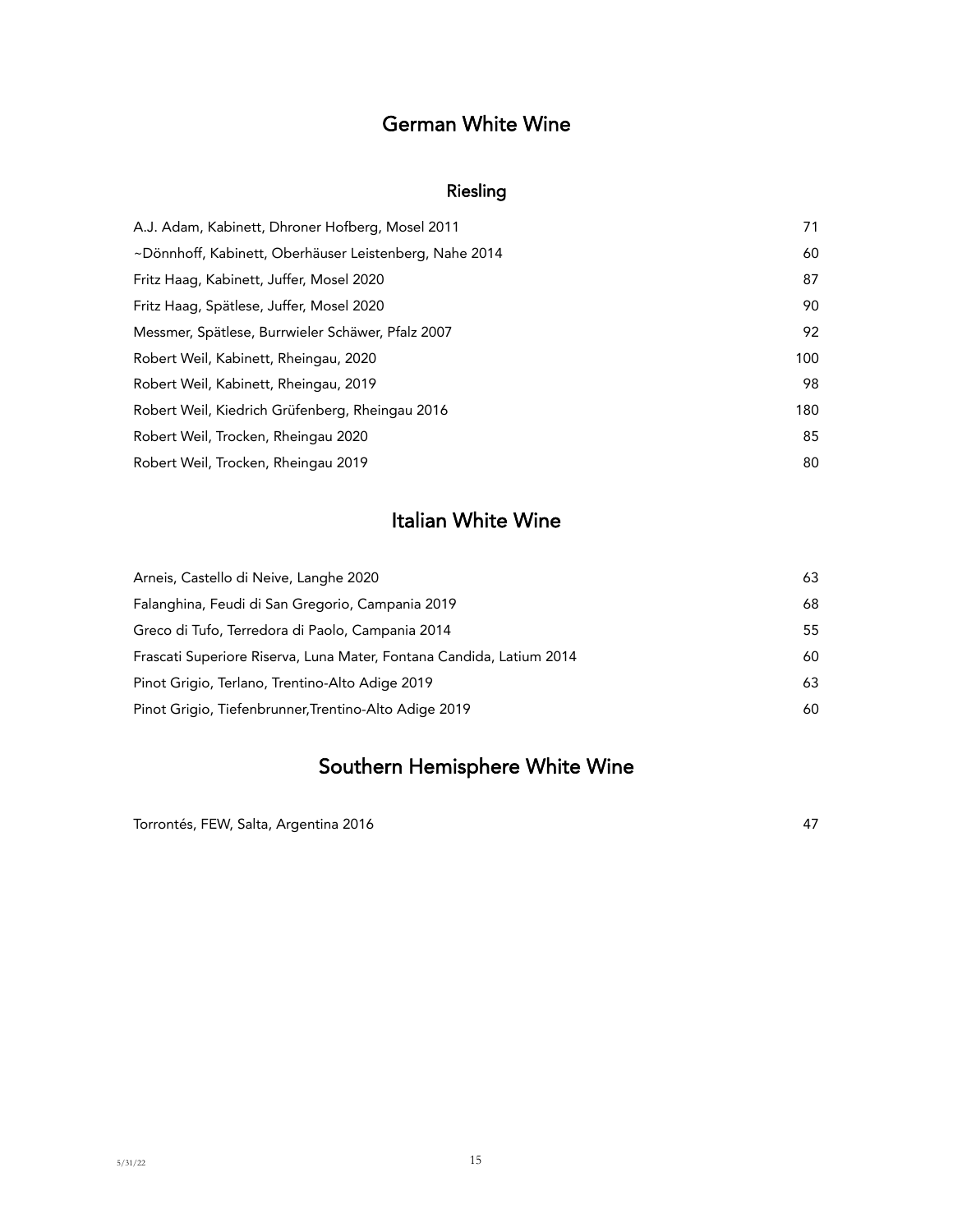#### Pinot Noir

| California                                                                |     |
|---------------------------------------------------------------------------|-----|
| Alden Alli, Sonoma Coast 2014                                             | 125 |
| Aubert, UV-SL Vineyard, Sonoma Coast 2014                                 | 210 |
| Aubert, UV-SL Vineyard, Sonoma Coast 2013                                 | 198 |
| ~Aubert, UV-SL Vineyard, Sonoma Coast 2012                                | 198 |
| Calera, Mills Vineyard, Mt. Harlan 2013                                   | 146 |
| Calera, Jensen Vineyard, Mt. Harlan 2013                                  | 195 |
| Calera, Reed Vineyard, Mt. Harlan 2013                                    | 160 |
| Calera, Selleck Vineyard, Mt. Harlan 2013                                 | 200 |
| Donelan, Two Brothers, Sonoma Coast 2014                                  | 90  |
| Flowers, Sonoma Coast 2019                                                | 115 |
| Hanzell, Sebella, Sonoma Coast                                            | 120 |
| Hanzell, Sonoma Valley 2014                                               | 178 |
| Kistler, Russian River Valley 2019                                        | 160 |
| Kosta-Browne, Gap's Crown, Sonoma Coast 2014                              | 280 |
| Kosta Browne, Gap's Crown, Sonoma Coast 2012                              | 250 |
| Kosta Browne, Keefer Ranch, Russian River 2013                            | 240 |
| Kosta Browne, Santa Lucia Highlands 2015                                  | 210 |
| Kosta Browne, Santa Lucia Highlands 2014                                  | 208 |
| ~Kosta Browne, Rosella's Vineyard, Santa Lucia Highlands 2011             | 235 |
| Kosta Browne, Russian River Valley 2016                                   | 238 |
| ~Kosta Browne, Russian River Valley 2015                                  | 210 |
| ~Kosta Browne, Russian River Valley 2014                                  | 208 |
| Kosta Browne, Russian River Valley 2012                                   | 190 |
| Kosta Browne, Sonoma Coast 2016                                           | 200 |
| Kosta Browne, Sonoma Coast 2015                                           | 200 |
| Kosta Browne, Sonoma Coast 2014                                           | 200 |
| Kosta Browne, Sonoma Coast 2012                                           | 175 |
| Landmark Vineyards, Overlook, Monterey/ Santa Barbara/ Sonoma County 2017 | 95  |
| Liquid Farm, Santa Barbara County 2019                                    | 125 |
| Loring Wine Company, Clos Pepe Vineyard, Sta. Rita Hills 2016             | 128 |
| ~Lost & Found, Russian River Valley 2014                                  | 105 |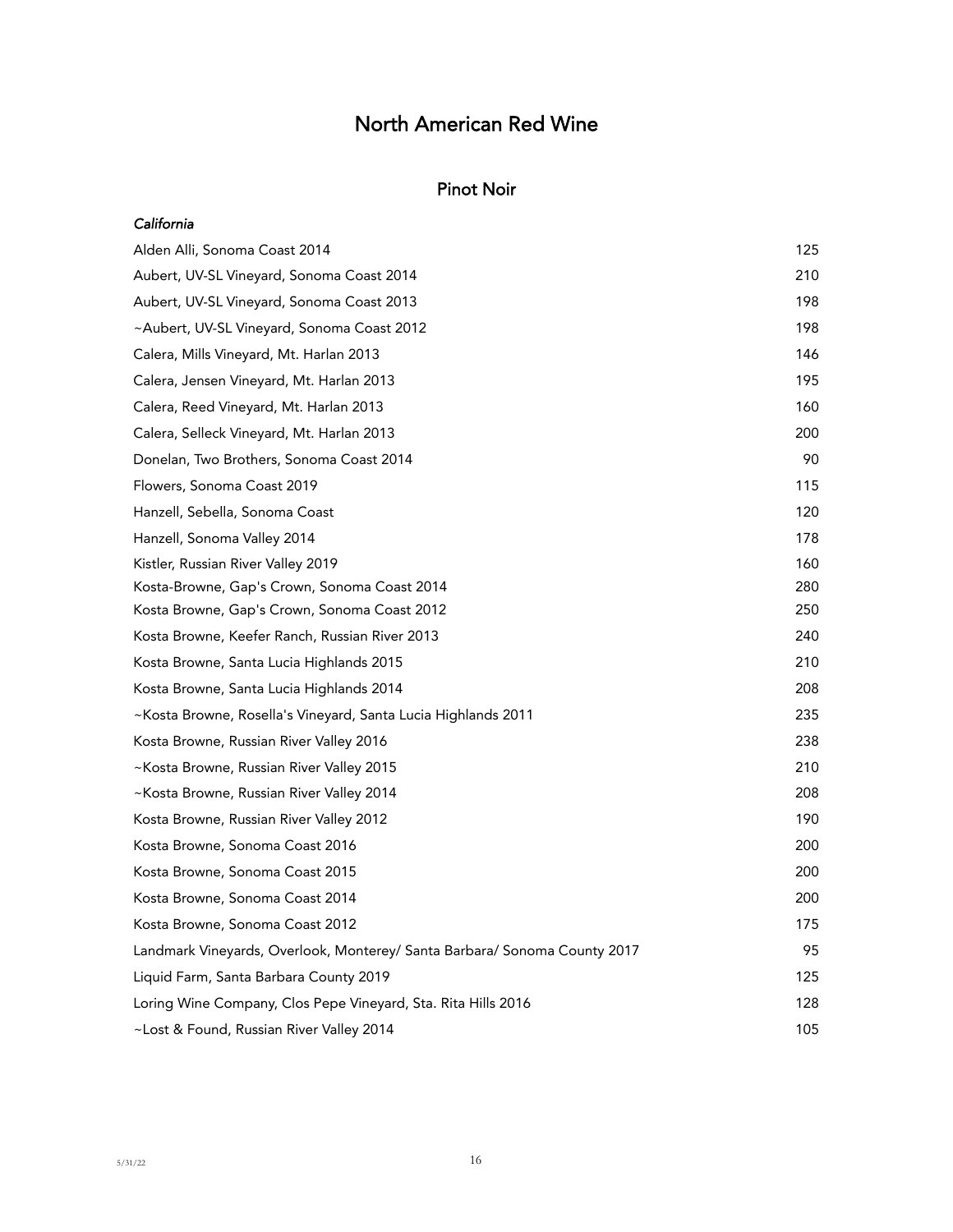#### Pinot Noir

| Melville, Sta. Rita Hills 2019                                     | 112 |
|--------------------------------------------------------------------|-----|
| ~Occidental, Bodega Highlands, Cuvée Elizabeth, Sonoma Coast 2012  | 210 |
| Occidental, Occidental Station, Cuvée Catherine, Sonoma Coast 2012 | 210 |
| Occidental, SWK Vineyard, Sonoma Coast 2012                        | 210 |
| Patz & Hall, Sonoma Coast 2017                                     | 120 |
| Patz & Hall, Sonoma Coast 2016                                     | 120 |
| Paul Lato, Matinee, Santa Barbara County 2019                      | 125 |
| Paul Hobbs, Russian River Valley 2019                              | 143 |
| Pisoni, Estate, Santa Lucia Highlands 2013                         | 180 |
| Ramey, Russian River Valley 2017                                   | 128 |
| RLF, Booker Vineyards, Paso Robles 2014                            | 102 |
| ~Red Car, Amour Fou, Chapter 3, Russian River 2004<br>Magnum       | 377 |
| ~Red Car, Amour Fou, Chapter 1, Russian River 2002<br>Magnum       | 422 |
| ROAR, Santa Lucia Highlands 2019                                   | 110 |
| ROAR, Garys' Vineyard, Santa Lucia Highlands 2016                  | 148 |
| ~ROAR, Pisoni Vineyard, Santa Lucia Highlands 2015                 | 180 |
| Solomon Hills, Santa Maria Valley 2012                             | 150 |
| Twomey, Anderson Valley 2019                                       | 130 |
| Tyler, Sta. Rita Hills 2019                                        | 95  |
| Williams Selyem, Russian River Valley 2017                         | 175 |
| Williams Selyem, Weir Vineyard, Yorkville Highlands 2016           | 173 |
| Oregon                                                             |     |
| Argyle, Willamette Valley 2019                                     | 90  |
| Failla, Willamette Valley 2018                                     | 80  |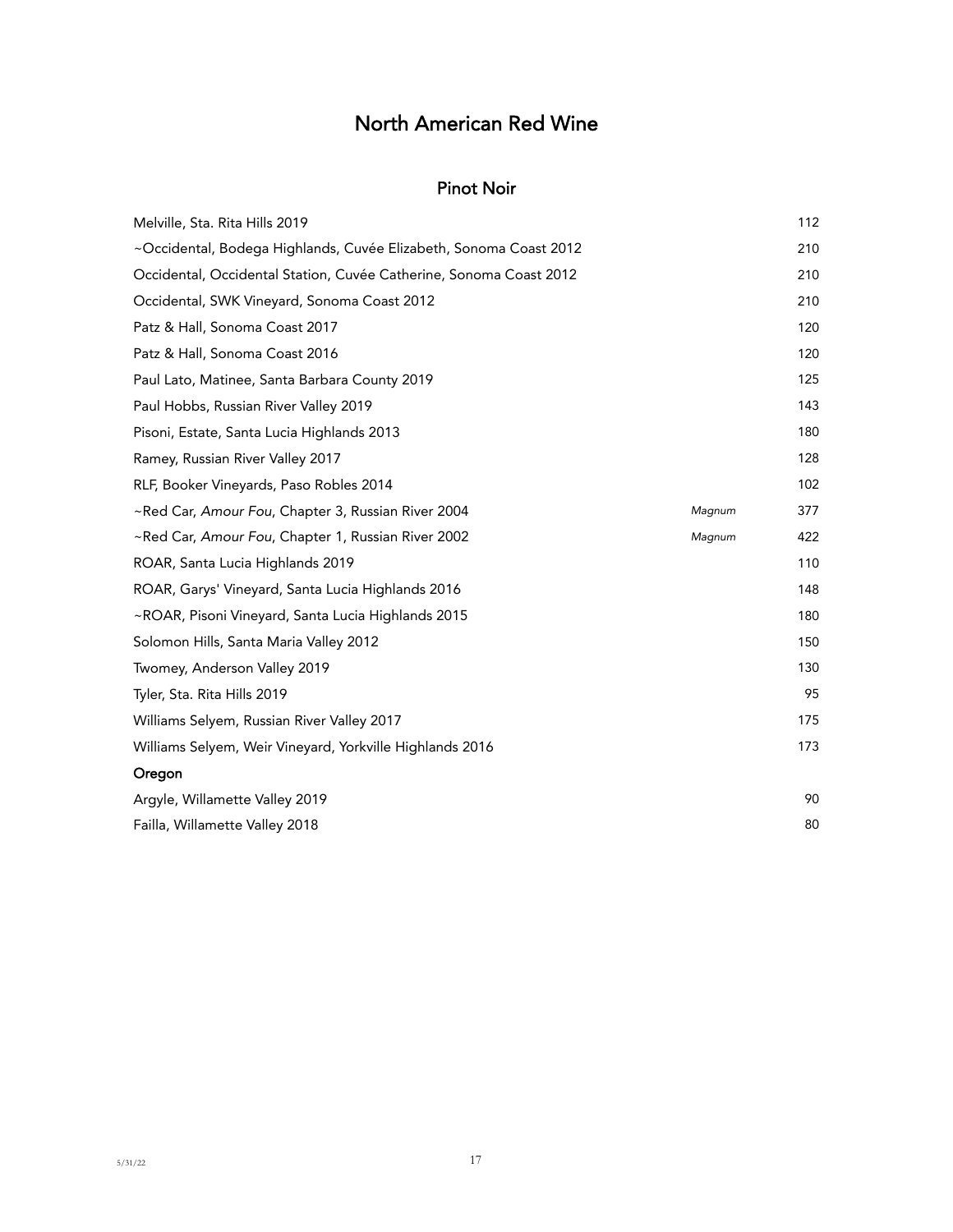#### Rhône Based Blends

| Alban, Pandora, Edna Valley 2008 grenache & carignan                                 | 285 |
|--------------------------------------------------------------------------------------|-----|
| Epoch, Veracity, Paso Robles 2015 grenache, mourvèdre & syrah                        | 133 |
| Epoch, Veracity, Paso Robles 2012 grenache, mourvèdre & syrah                        | 132 |
| L'Aventure, Côte à Côte, Paso Robles 2014 mourvèdre, grenache, syrah                 | 194 |
| L'Aventure, Côte à Côte, Paso Robles 2013 mourvèdre, grenache, syrah                 | 197 |
| L'Aventure, Estate Cuvée, Paso Robles 2014 syrah, cabernet sauvignon & petite verdot | 212 |
| L'Aventure, Estate Cuvée, Paso Robles 2013 syrah, cabernet sauvignon & petite verdot | 215 |
| L'Aventure, Optimus, Paso Robles 2014 syrah, cabernet sauvignon & petite verdot      | 110 |
| Linne Calodo, In My Dreams, 2014 tempranillo, grenache, mourvèdre & tannat           | 160 |
| Linne Calodo, Perfectionist, Paso Robles 2014 syrah & grenache                       | 172 |
| Linne Calodo, Rising Tides, Paso Robles 2015 grenache, syrah, mourvèdre & Tannat     | 154 |
| Linne Calodo, Rising Tides, Paso Robles 2014 grenache, syrah & mourvèdre             | 165 |
| Linne Calodo, Rising Tides, Paso Robles 2012 grenache, syrah & mourvèdre             | 165 |
| Linne Calodo, Sticks and Stones,                                                     | 160 |
| Paso Robles 2016 grenache, syrah, mourvèdre                                          |     |
| Linne Calodo, Sticks and Stones,                                                     | 140 |
| Paso Robles 2014 grenache, syrah, cinsault & mourvèdre                               |     |
| Linne Calodo, Sticks and Stones,                                                     | 140 |
| Paso Robles 2013 grenache, syrah, cinsault & mourvèdre                               |     |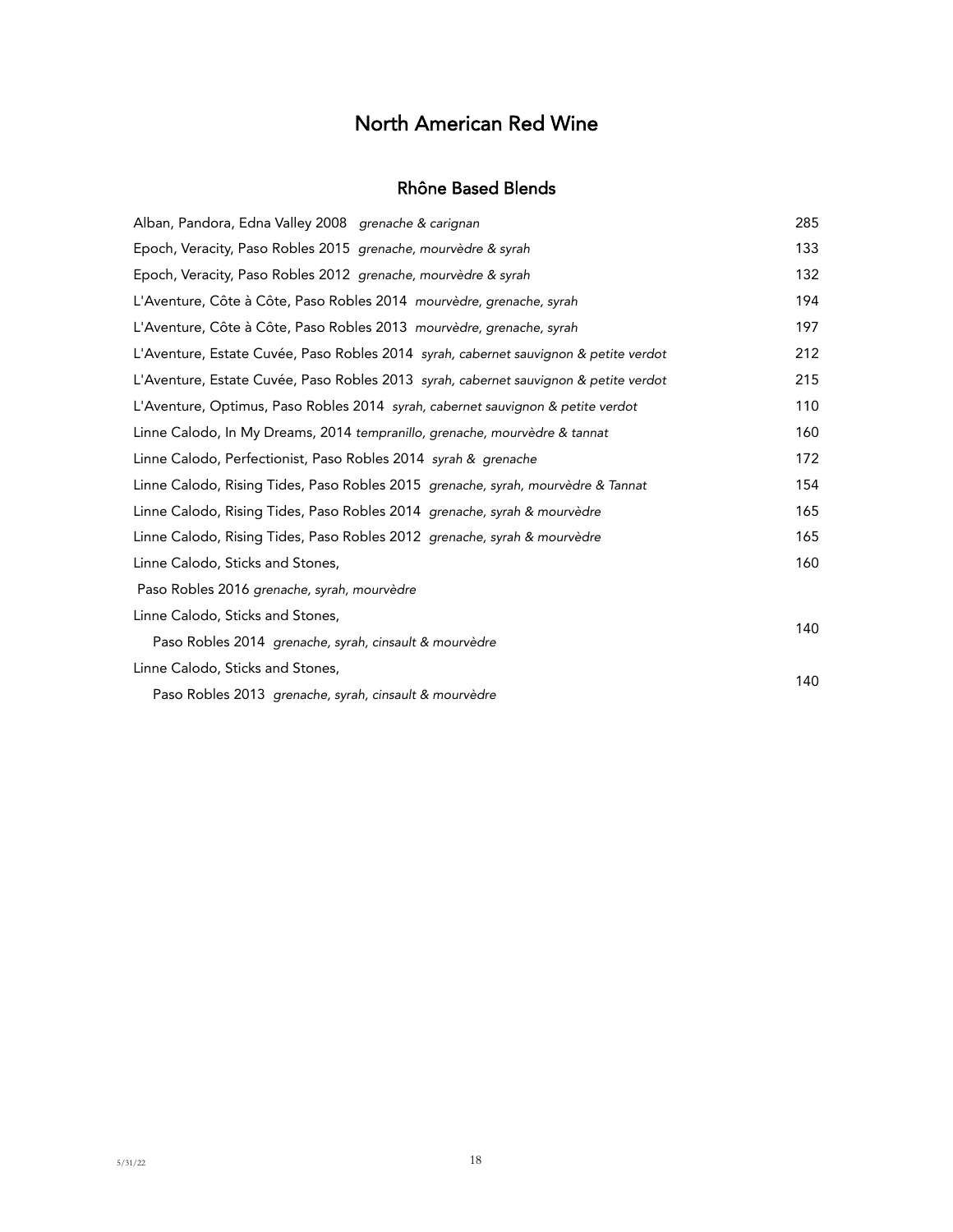### Rhône Based Blends

| Saxum, G2 Vineyard, Willow Creek District,                                     | 250 |
|--------------------------------------------------------------------------------|-----|
| Paso Robles 2015 mourvèdre & grenache                                          |     |
| Saxum, G2 Vineyard, Willow Creek District,                                     | 255 |
| Paso Robles 2014 mourvèdre & grenache                                          |     |
| ~Saxum, Booker Vineyard, Paso Robles 2011 syrah & mourvèdre                    | 252 |
| ~Saxum, Bone Rock, Paso Robles 2011 grenache, syrah & mourvèdre                | 252 |
| Saxum, Broken Stones,                                                          | 244 |
| Paso Robles 2014 syrah, petite sirah, grenache, mourvèdre & roussanne          |     |
| Saxum, Broken Stones,                                                          | 248 |
| Paso Robles 2013 syrah, petite sirah, grenache, mourvèdre & roussanne          |     |
| Saxum, Broken Stones,                                                          | 250 |
| Paso Robles 2012 syrah, petite sirah, grenache, mourvèdre & roussanne          |     |
| Saxum, Heart Stone, Paso Robles 2015 syrah, grenache, mourvèdre                | 285 |
| Saxum, James Berry, Paso Robles 2014 grenache, mourvèdre & syrah               | 285 |
| Saxum, James Berry, Paso Robles 2013 grenache, mourvèdre & syrah               | 280 |
| Saxum, James Berry, Paso Robles 2012 grenache, mourvèdre & syrah               | 272 |
| ~Saxum, James Berry, Paso Robles 2011 grenache, mourvèdre & syrah              | 272 |
| ~Saxum, James Berry, Paso Robles 2009 grenache, mourvèdre & syrah              | 256 |
| ~Saxum, James Berry, Paso Robles 2007 grenache, mourvèdre & syrah              | 800 |
| Saxum, Paderewski Vineyard 2015 mourvèdre, syrah, petite syrah & zinfandel     | 278 |
| Paso Robles 2010 zinfandel, mourvèdre, tempranillo, syrah & petite sirah       |     |
| Saxum, Terry Hoage Vineyard, Paso Robles 2013 syrah, grenache & mourvèdre      | 280 |
| Saxum, Terry Hoage Vineyard, Paso Robles 2012 syrah, grenache & mourvèdre      | 280 |
| Saxum, The Hexe, Paso Robles 2016 grenache, mataro, petite syrah               | 280 |
| Sidebar, Rhôneish, Redwood Valley, Mendocino 2014 mourvèdre, grenache & syrah  | 53  |
| Torin, Tsundere, Paso Robles 2014 syrah, grenache, cabernet sauvignon & tannat | 154 |
| Torin, Tsundere, Paso Robles 2013 syrah, grenache, cabernet sauvignon & tannat | 148 |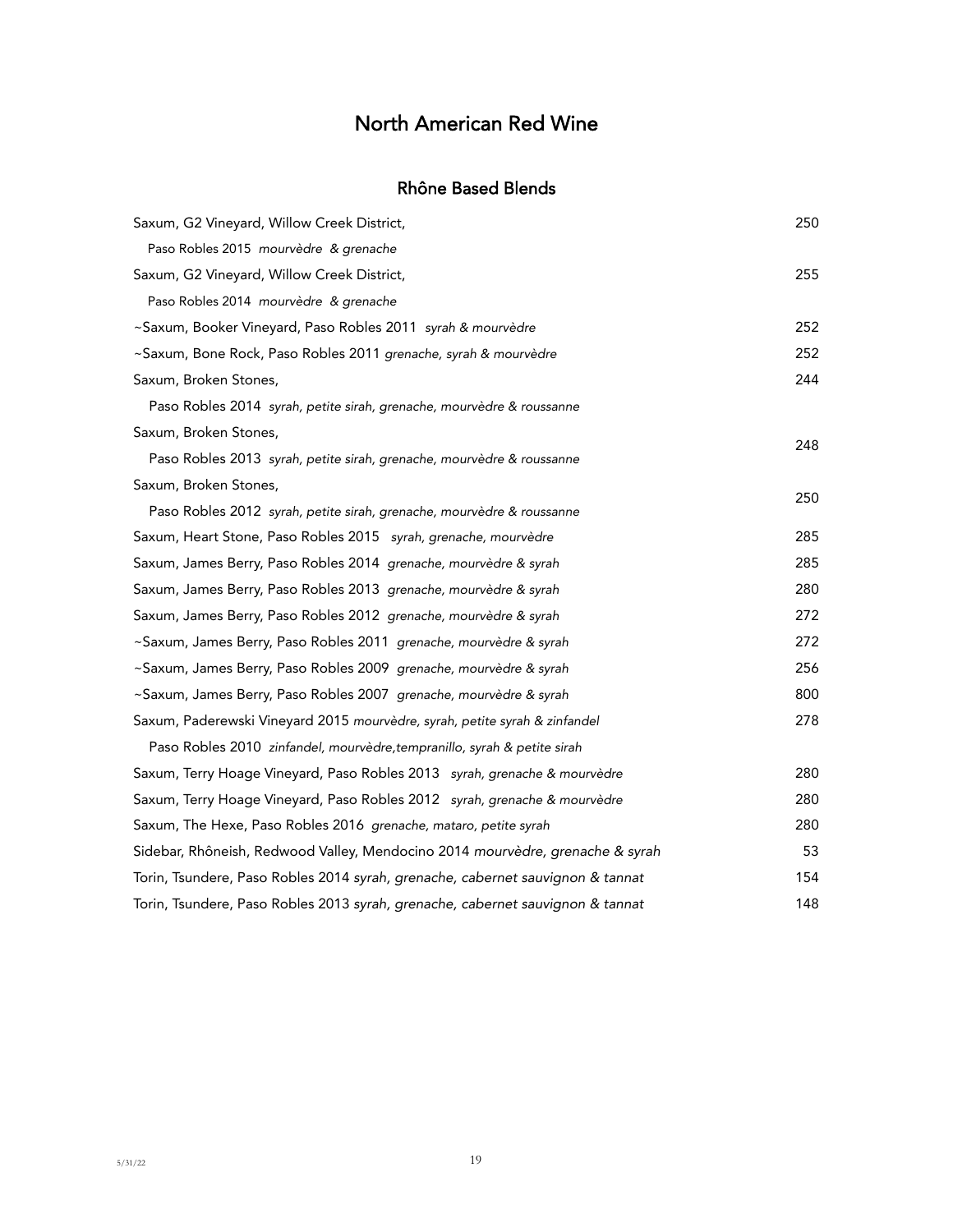## Syrah

| Grenache                                                                 |      |
|--------------------------------------------------------------------------|------|
| Sine Qua Non, The Inaugural, Eleven Confessions, Sta. Rita Hills 2003    | 1255 |
| Sine Qua Non, Ode to E, Eleven Confessions, Central Coast 2004           | 1294 |
| ROAR, Rosella's Vineyard, Santa Lucia Highlands 2015                     | 88   |
| Ramey, Sonoma Coast 2017                                                 | 110  |
| Margerum, Santa Barbara County 2019                                      | 60   |
| Lafond, Santa Rita Hills 2017                                            | 65   |
| ~Kongsgaard, Hudson Vineyard, Carneros 2003                              | 315  |
| Kongsgaard, Hudson Vineyard, Carneros 2004                               | 350  |
| Kongsgaard, Hudson Vineyard, Carneros 2005                               | 340  |
| Karine, Love Ranch Vineyard, Madera 2012                                 | 50   |
| Fäsi Crest, Madera 2012                                                  | 59   |
| Epoch, Ingenuity, Paso Robles 2014 syrah grenache mourvèdre petite syrah | 132  |
| ~Epoch, Authenticity, Paso Robles 2013 90% syrah & 10% mourvèdre         | 155  |
| Epoch, Paderewski Vineyard, Block B, Paso Robles 2013                    | 182  |
| Coquelicot, Los Olivos District, Santa Ynez Valley 2017                  | 70   |
| Booker, Fracture, Paso Robles 2014                                       | 192  |
| Black Sheep Finds, The Joy Fantastic, Sta. Rita Hills 2016               | 85   |
| Alban, Patrina, Edna Valley 2018                                         | 145  |
| Alban, Pandora, Seymour's, Edna Valley 2009                              | 295  |
| Alban, Reva, Edna Valley 2011                                            | 189  |
| Alban, Reva, Edna Valley 2012                                            | 205  |
| Alban, Reva, Edna Valley 2013                                            | 205  |
| Alban, Lorraine, Edna Valley 2010                                        | 300  |
| Alban, Lorraine, Edna Valley 2011                                        | 290  |
| Alban, Lorraine, Edna Valley 2012                                        | 320  |

| 555 |
|-----|
| 555 |
| 145 |
| 72  |
|     |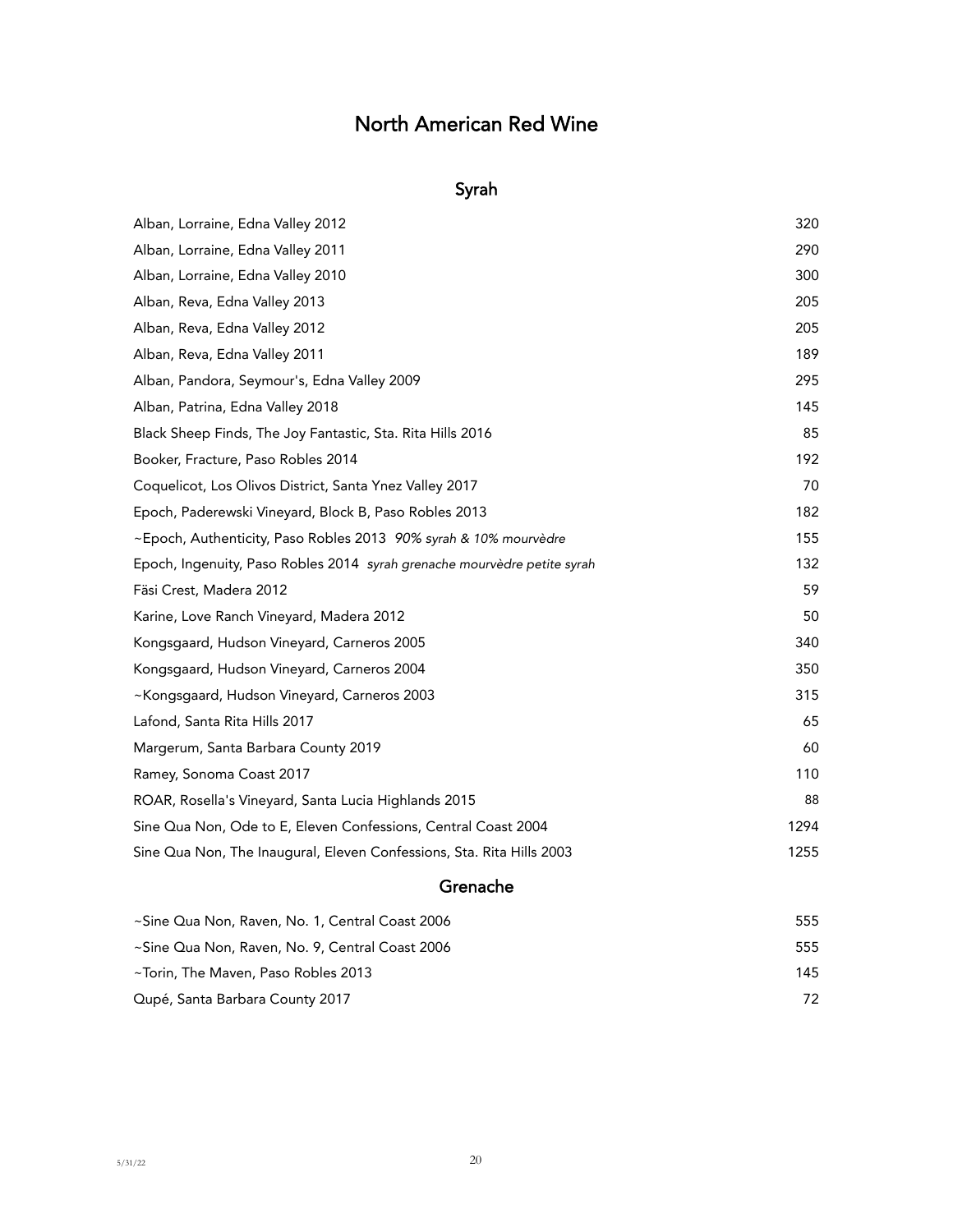### Zinfandel

| Ghost Block, Oakville, Napa Valley 2018                               | 97  |
|-----------------------------------------------------------------------|-----|
| Turley, Old Vines, California 2019                                    | 80  |
| Turley, Pesenti Vineyard, Paso Robles 2020                            | 100 |
| Turley, Pesenti Vineyard, Paso Robles 2019                            | 115 |
| Italian & Iberican Varietals                                          |     |
| Epoch, Tempranillo, Paderweski Vineyard, Paso Robles 2014             | 140 |
| Epoch, Tempranillo, Paderweski Vineyard, Paso Robles 2012             | 132 |
| Coquelicot, Sangiovese, Santa Ynez Valley 2011                        | 70  |
| ~Leonetti Cellars, Sangiovese, Walla Walla Valley, Washington 2009    | 182 |
| Merlot                                                                |     |
| ~Arietta, Hudson Vineyard, Carneros 2002                              | 160 |
| ~Arietta, Variation One, Hudson Vineyard, Carneros 2003 merlot, syrah | 215 |
| Chappellet, Napa Valley 2018                                          | 130 |
| Coquelicot, Santa Ynez Valley 2015                                    | 80  |
| Frog's Leap, Rutherford, Napa Valley 2018                             | 104 |
| Jarvis, Napa Valley 2013                                              | 178 |
| Jonata, Fenix, Ballard Canyon, Santa Ynez Valley 2014                 | 150 |
| merlot, cabernet sauvignon, cabernet franc, petit verdot              |     |

## Cabernet Franc

| Blackbird Vineyards, Paramour, Napa Valley 2016 | 180 |
|-------------------------------------------------|-----|
| Coquelicot, Santa Ynez Valley 2015              | 90. |
| <b>Malbec</b>                                   |     |

| Coquelicot, Santa Ynez Valley 2018                                     | 60  |
|------------------------------------------------------------------------|-----|
| Lambert Bridge Winery, Sonoma Coast Barrel Auction, The Dark Side 2016 | 250 |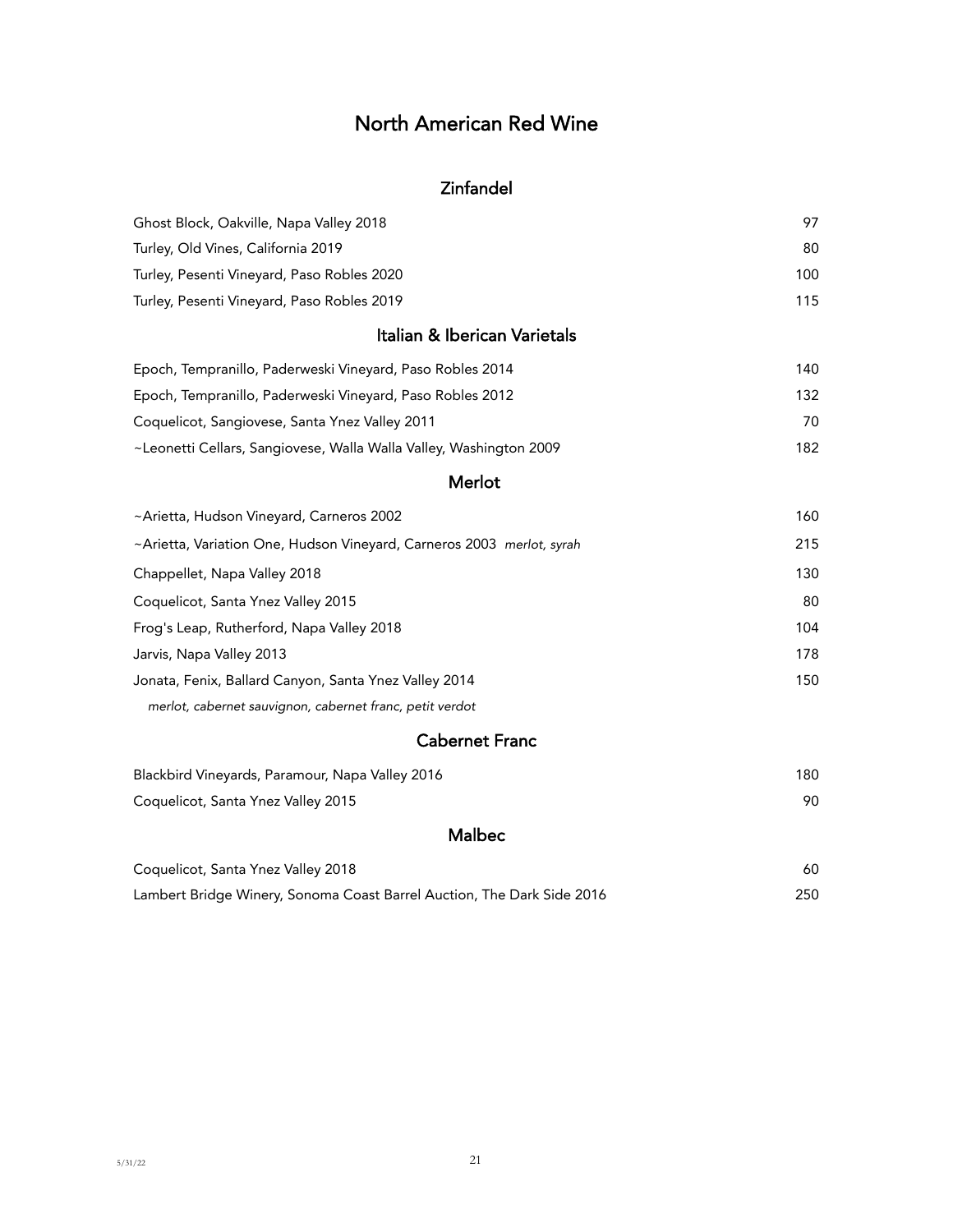## Cabernet Sauvignon Based Wines & Meritage

| Araujo, Altagracia, Napa Valley 2014                         | 280  |
|--------------------------------------------------------------|------|
| Araujo, Altagracia, Napa Valley 2011                         | 300  |
| Araujo, Altagracia, Napa Valley 2010                         | 290  |
| Barbour, St. Helena 2005                                     | 375  |
| ~Bryant Family, Bettina, Napa Valley 2012                    | 1310 |
| Bryant Family, Napa Valley 2001                              | 1400 |
| Bryant Family, Napa Valley 2000                              | 1050 |
| Cain Five, Spring Mountain District 2015                     | 229  |
| ~Cain Five, Spring Mountain District 2007                    | 350  |
| Cain Five, Spring Mountain District 2006                     | 260  |
| Chappellet, Mountain Cuvee, Bordeaux Blend, Napa Valley 2019 | 112  |
| Coquelicot, Santa Ynez Valley 2019                           | 80   |
| Covenant, Napa Valley 2003<br>*Kosher                        | 169  |
| ~Colgin, Cariad, Napa Valley 2004                            | 746  |
| Colgin, Herb Lamb Vineyard, Napa Valley 2003                 | 698  |
| Colgin, Tychson Vineyard, Napa Valley 2003                   | 755  |
| Colgin, IX Estate, Napa Valley 2004                          | 738  |
| Dalla Valle, Collina, Napa Valley 2012                       | 185  |
| Dalla Valle, Collina, Napa Valley 2011                       | 172  |
| Dalla Valle, Napa Valley 2013                                | 405  |
| Dalla Valle, Napa Valley 2012                                | 400  |
| Dalla Valle, Napa Valley 2011                                | 385  |
| Dalla Valle, Napa Valley 2009                                | 396  |
| Dalla Valle, Napa Valley 2006                                | 380  |
| Dalla Valle, Napa Valley 2002                                | 345  |
| ~Dalla Valle, Napa Valley 2001                               | 400  |
| ~Dalla Valle, Napa Valley 2000                               | 410  |
| Dalla Valle, Napa Valley 1998                                | 255  |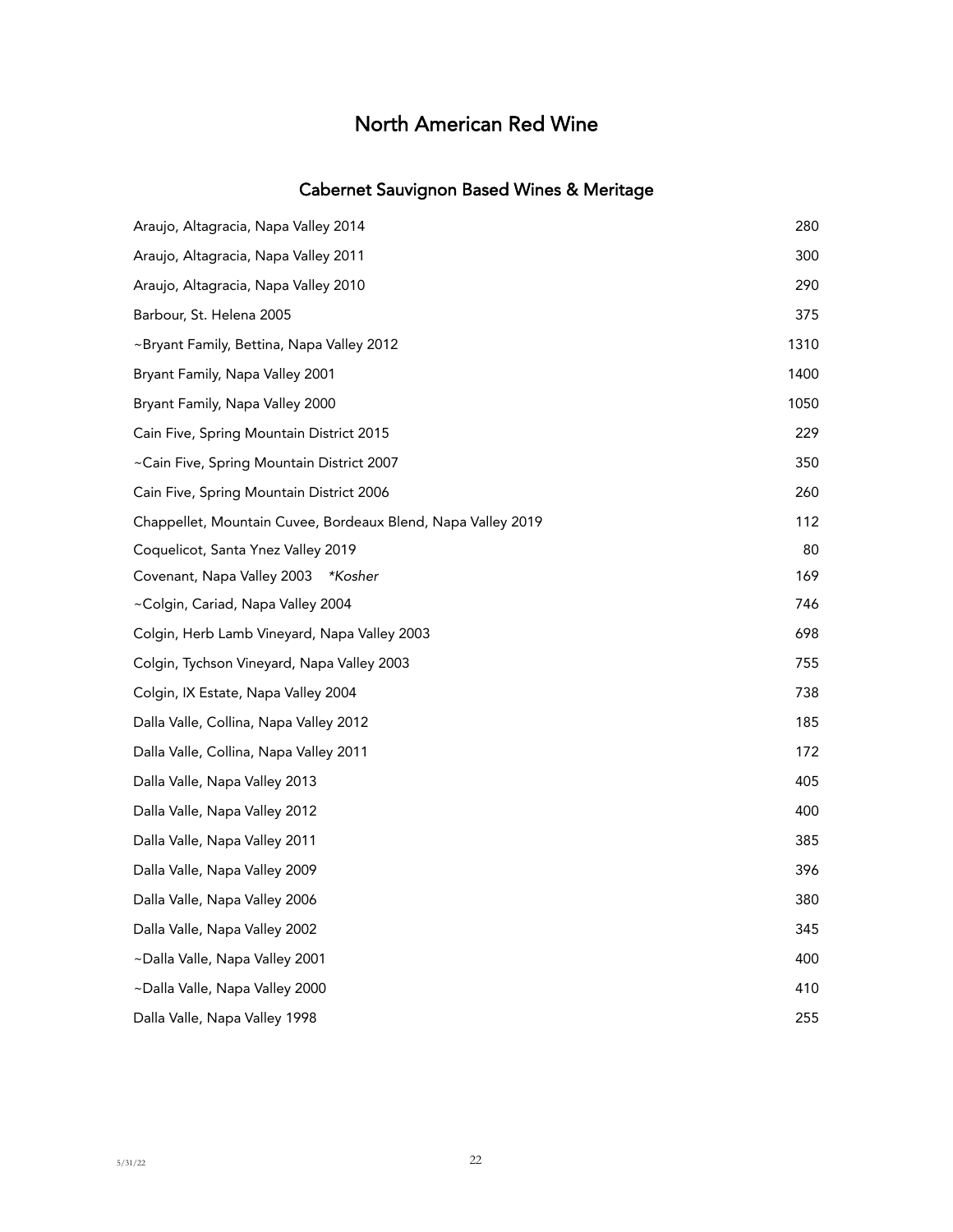## Cabernet Sauvignon Based Wines & Meritage

| Dalla Valle, Maya, Napa Valley 2013                        |        | 875  |
|------------------------------------------------------------|--------|------|
| Dalla Valle, Maya, Napa Valley 2012                        |        | 835  |
| Dalla Valle, Maya, Napa Valley 2011                        |        | 775  |
| Dalla Valle, Maya, Napa Valley 2009                        |        | 825  |
| Double Canyon, Horse Heaven Hills, Washington State 2014   | magnum | 175  |
| Domaine Curry, Circa MMXV, Napa Valley, 2015               |        | 378  |
| Eisele Estate Vineyard, Napa Valley 2014                   |        | 1045 |
| Farella, Coombsville, Napa Valley 2016                     |        | 125  |
| Ghost Block, Oakville, Napa Valley 2019                    |        | 150  |
| Groth, Oakville, Napa Valley 2016                          |        | 200  |
| Groth, Reserve, Oakville, Napa Valley 2014                 |        | 280  |
| ~Harlan Estate, Napa Valley 2003                           |        | 1250 |
| Honig, Napa Valley 2018                                    |        | 95   |
| Inglenook, Rubicon, Rutherford, Napa Valley 2013           |        | 525  |
| ~Lamborn Family Vineyards, Howell Mountain 2011            |        | 252  |
| Lamborn Family Vineyards, Howell Mountain, Vintage VI 2008 |        | 294  |
| Lamborn Family Vineyards, Howell Mountain, Vintage V 2007  |        | 322  |
| ~Merryvale, Profile, Napa Valley 2011                      |        | 480  |
| Merryvale, Profile, Napa Valley 2009                       |        | 480  |
| Nickel & Nickel, C.C. Ranch, Rutherford 2018               |        | 280  |
| Oakville Winery, Oakville, Napa Valley 2018                |        | 130  |
| Odette, Stag's Leap District 2018                          |        | 250  |
| O'Shaughnessy, Napa Valley 2018                            |        | 150  |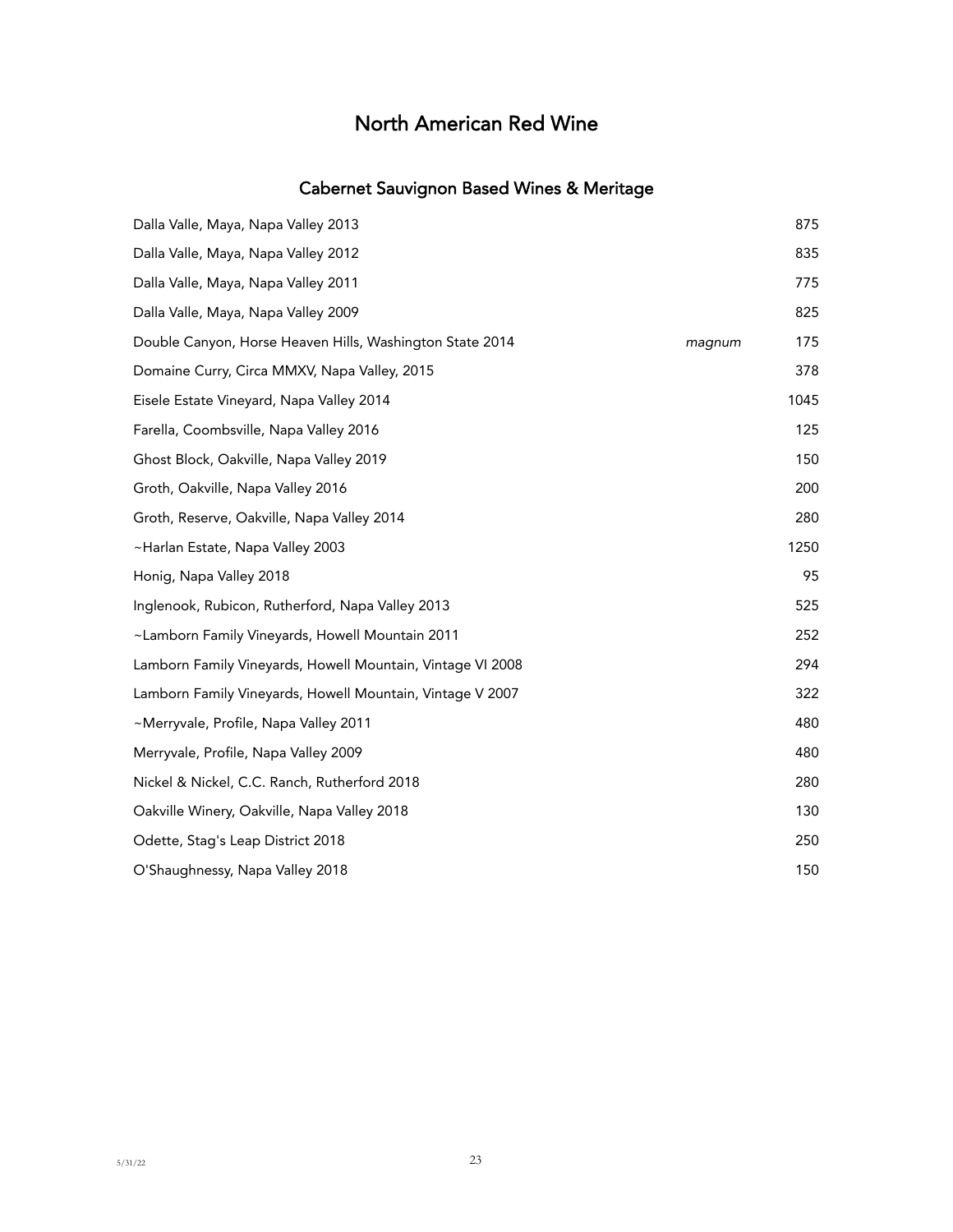### Cabernet Sauvignon Based Wines & Meritage

| Paul Hobbs, Napa Valley 2017                       | 200  |
|----------------------------------------------------|------|
| Pestoni, Howell Mountain 2013                      | 170  |
| Peter Michael, Les Pavots, Knights Valley 2015     | 454  |
| Peter Michael, Les Pavots, Knights Valley 2014     | 438  |
| Peter Michael, Les Pavots, Knights Valley 2013     | 420  |
| Peter Michael, Les Pavots, Knights Valley 2012     | 440  |
| Peter Michael, Les Pavots, Knights Valley 2011     | 420  |
| Peter Michael, Les Pavots, Knights Valley 2010     | 400  |
| Peter Michael, Les Pavots, Knights Valley 2009     | 395  |
| Peter Michael, Les Pavots, Knights Valley 2008     | 379  |
| Peter Michael, Les Pavots, Knights Valley 2005     | 418  |
| Ramey, Annum, Napa Valley 2007                     | 375  |
| Ramey, Napa Valley 2015                            | 170  |
| Ramey, Pedregal Vineyard, Oakville 2014            | 420  |
| Ramey, Pedregal Vineyard, Oakville 2007            | 530  |
| ~Ramey, Pedregal Vineyard, Oakville 2005           | 330  |
| Rudd, Oakville Estate, Oakville 2001               | 295  |
| Rudd, Oakville Estate, Oakville 2000               | 287  |
| Salvestrin, Napa Valley 2018                       | 100  |
| Scarecrow, Rutherford 2015                         | 825  |
| ~Screaming Eagle, Napa Valley 2001                 | 5800 |
| Shafer, Hillside Select, Stag's Leap District 2002 | 1148 |
| Shafer, One Point Five, Stag's Leap District 2018  | 200  |
| Silver Oak, Alexander Valley 2017                  | 215  |
| Silver Oak, Napa Valley 2016                       | 250  |
| Turley, Napa Valley 2019                           | 110  |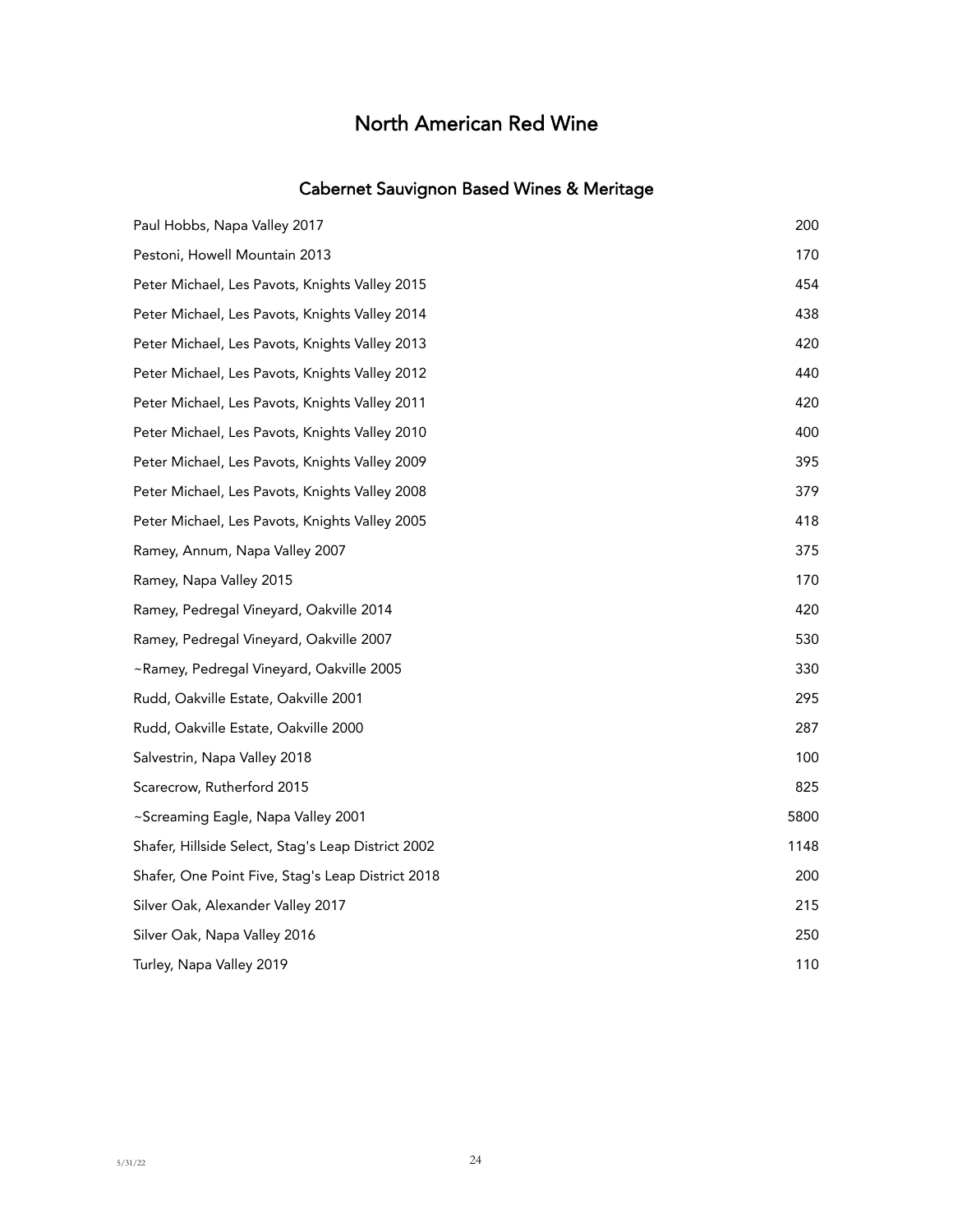# French Red Wine

# Burgundy, Côte de Beaune

| <b>Beaune</b>                                                       |      |
|---------------------------------------------------------------------|------|
| Bouchard Père & Fils, Beaune du Château Premier Cru 2017            | 135  |
| Pommard                                                             |      |
| Bouchard Aîné & Fils 2013                                           | 150  |
| Domaine Courcels, Les Epenots Premier Cru 2011                      | 310  |
| Burgundy, Côte de Nuits                                             |      |
| Chambolle-Musigny                                                   |      |
| ~Domaine Comte Georges de Vogüé, Bonnes-Mares Grand Cru 2015        | 1680 |
| Domaine G. Roumier, Les Cras Premier Cru 2011                       | 480  |
| Vougeot                                                             |      |
| Thibault Liger-Belair, Clos de Vougeot Grand Cru 2015               | 520  |
| Gevrey-Chambertin                                                   |      |
| ~Domaine Dominique Laurent, Bonnes-Mares Grand Cru 2010             | 756  |
| Domaine Faiveley, "Vieilles Vignes" 2015                            | 130  |
| Grands Echezeaux                                                    |      |
| Domaine Mongeard-Mugneret Grand Cru 2013                            | 560  |
| Hautes-Côtes de Nuits                                               |      |
| Thibault Liger-Belair, "La Corvée de Villy" 2018                    | 120  |
| <b>Nuits Saint Georges</b>                                          |      |
| Domaine de L'Arlot, Close de Forets Saint Georges Premier Cru 2017  | 243  |
| ~Domaine de L'Arlot, Close de Forets Saint Georges Premier Cru 2014 | 250  |
| Maison Louis Latour, Les Damodes, Saint Georges Premier Cru 2015    | 230  |
| Vosne-Romanée                                                       |      |
| Domaine Aurelien Vérdet, Les Beaux Monts Premier Cru 2010           | 300  |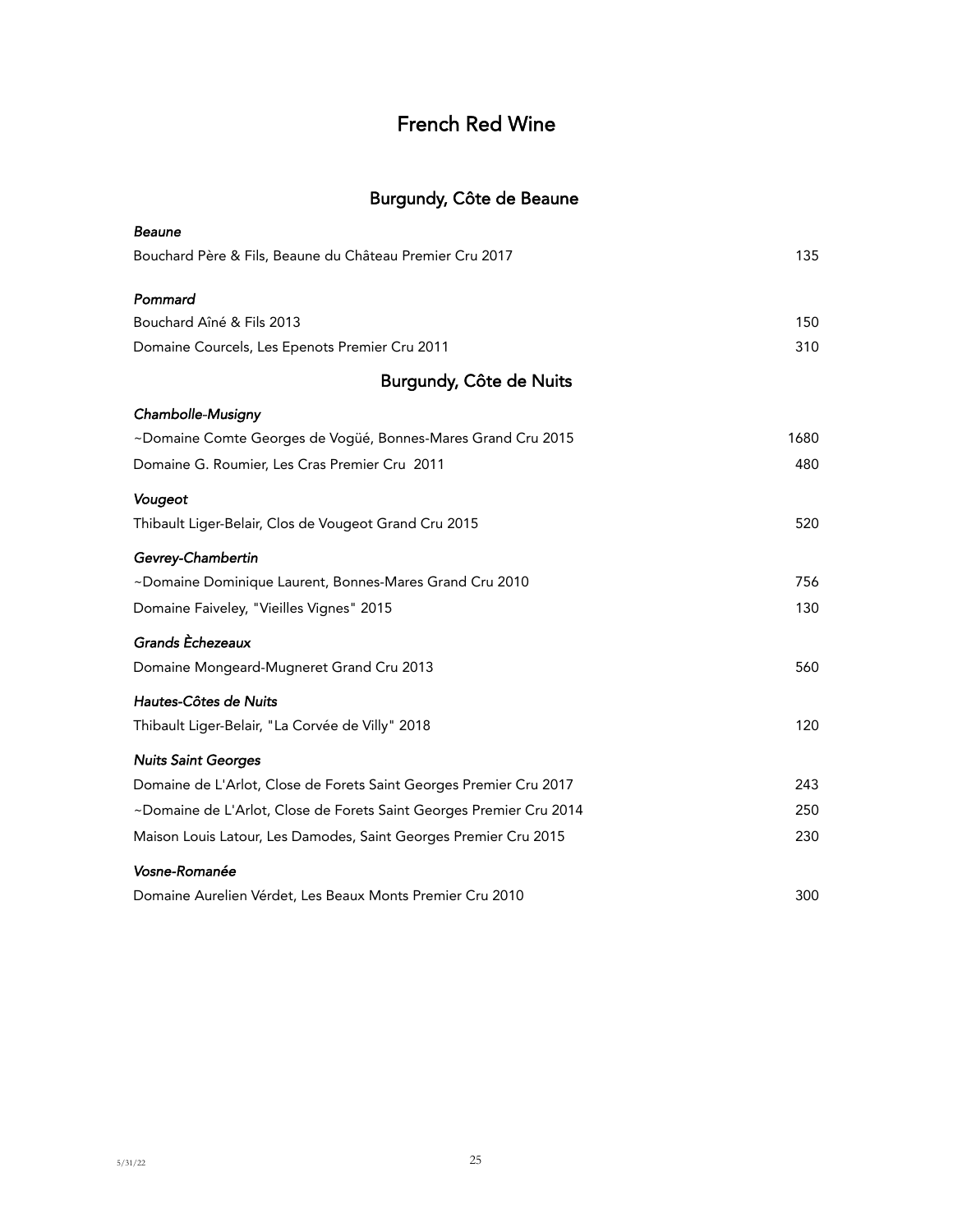# French Red Wine

### Bordeaux

## Médoc & Haut-Médoc

| Château Bernadotte, Cru Bourgeois 2010 | 90            |
|----------------------------------------|---------------|
| Château Magnol, Cru Bourgeois 2014     | 80            |
| Saint-Estèphe                          |               |
| Château Calon-Sègur 2008               | 728<br>magnum |
| ~Château Calon-Sègur 2006              | 336           |
| ~Château Cos d'Estournel 2009          | 1080          |
| ~Château Cos d'Estournel 2005          | 980           |
| ~Château Cos d'Estournel 1985          | 520           |
| Château Lafon-Rochet 2000              | 190           |
| Château Lafon-Rochet 1996              | 200           |
| ~Château Montrose 2009                 | 900           |
| Château Montrose 2000                  | 420           |
| Château de Pez 2016                    | 170           |
| Pauillac                               |               |
| ~Château Grand-Puy-Lacoste 2006        | 225           |
| ~Château Mouton Rothschild 2006        | 1650          |
| Château Pichon-Longueville Baron 2010  | 680           |
| ~Château Pichon-Longueville Baron 2000 | 750           |
| Saint-Julien                           |               |
| ~Château Beychevelle 2010              | 360           |
| ~Château Ducru-Beaucaillou 2006        | 525           |
| ~Château Ducru-Beaucaillou 1985        | 585           |
| Margaux                                |               |
| Château Giscours 2009                  | 270           |
| Château Palmer 2005                    | 600           |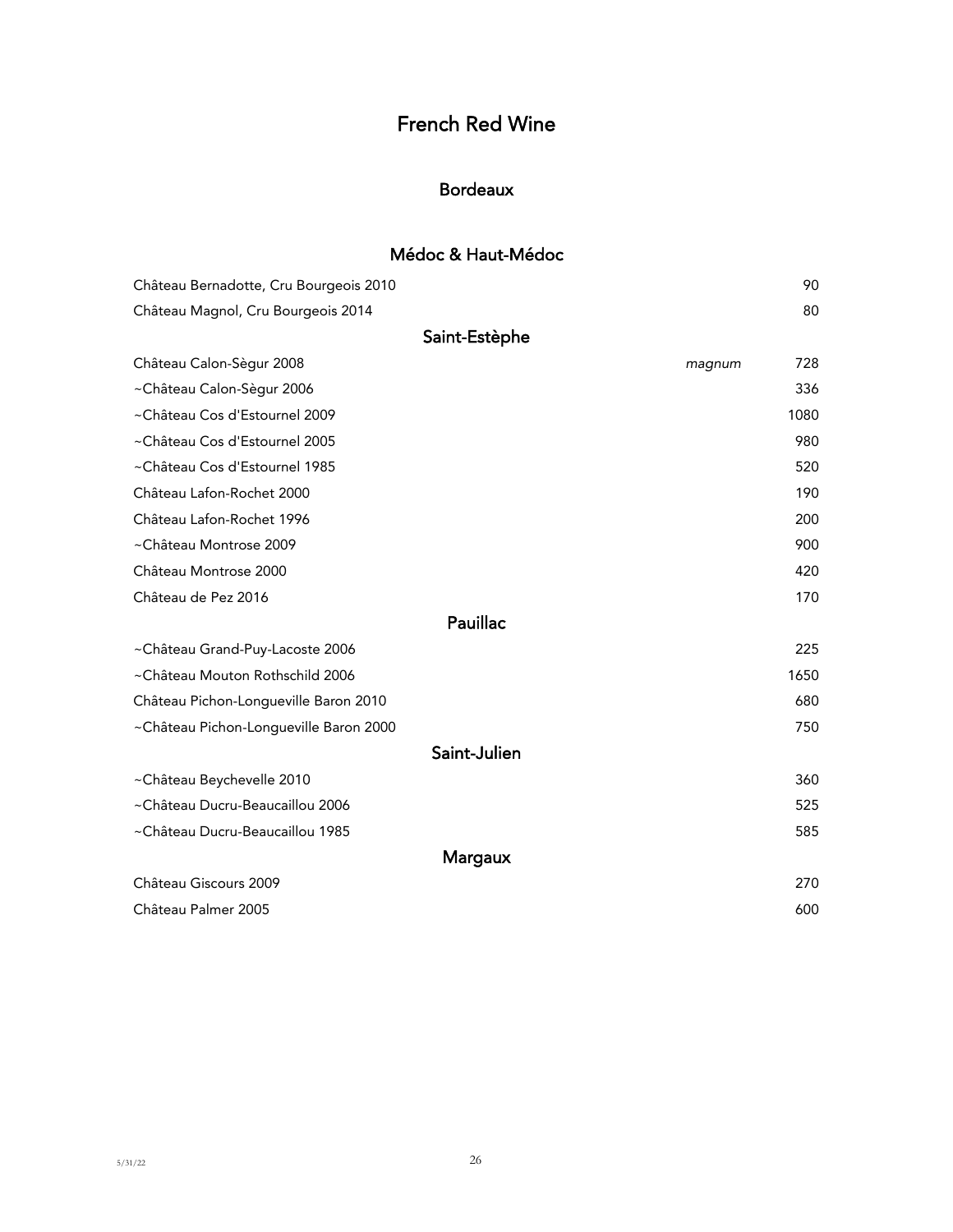# French Red Wine

#### Bordeaux

### Graves

| Château de Cruzeau, Pessac-Leognan 2014                          | 60  |
|------------------------------------------------------------------|-----|
| Château Smith Haut Lafitte, Pessac-Leognan Grand Cru Classé 2011 | 200 |
| La Parde Haut-Bailly, Pessac-Leognan 2015                        | 70  |
| Pomerol                                                          |     |
| Château Bourgneuf 2016                                           | 150 |
| Château de Sales 2018                                            | 130 |
| ~Vieux Château Certan 2011                                       | 450 |
| Saint-Emilion                                                    |     |
| ~Château Angelus, Saint-Èmilion 1er Grand Cru Classé 2006        | 950 |
| Château Laplagnotte-Bellevue, Saint-Émillion Grand Cru 2017      | 125 |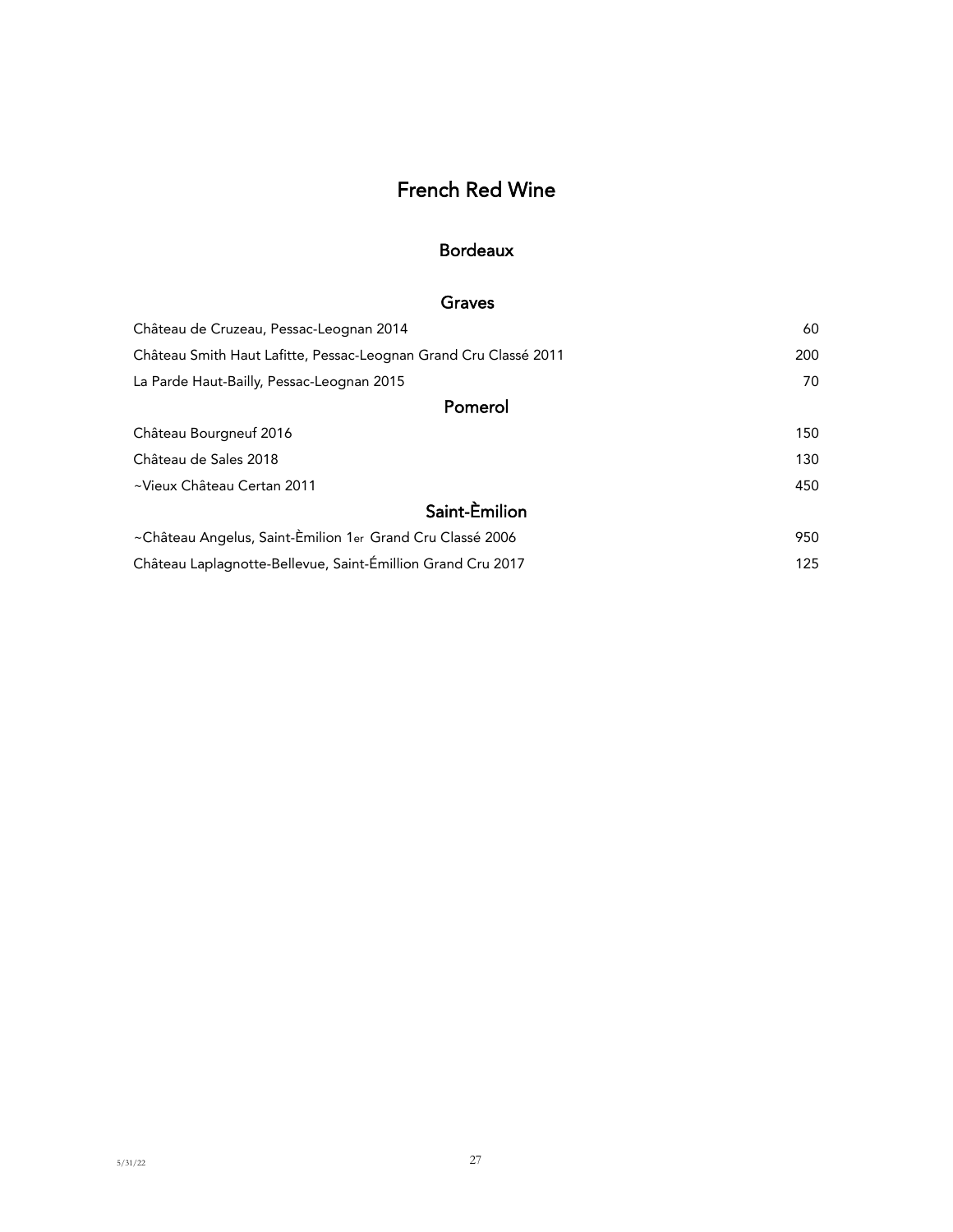### Southern France

| Châteauneuf-du-Pape, Château de Beaucastel, Rhône Valley 1995 | 325 |
|---------------------------------------------------------------|-----|
| Châteauneuf-du-Pape, Domaine de la Janasse, Rhône Valley 2018 | 200 |
| Clos des Papes, Le Petit Vin d'Avril NV                       | 40  |
| Côte-Rôtie, E. Guigal, La Mouline 2014                        | 960 |
| Côtes Catalanes, Lafage, Narassa 2015                         | 58  |
| Ventoux, Château Pesquié, Quintessence, Rhône Valley 2017     | 68  |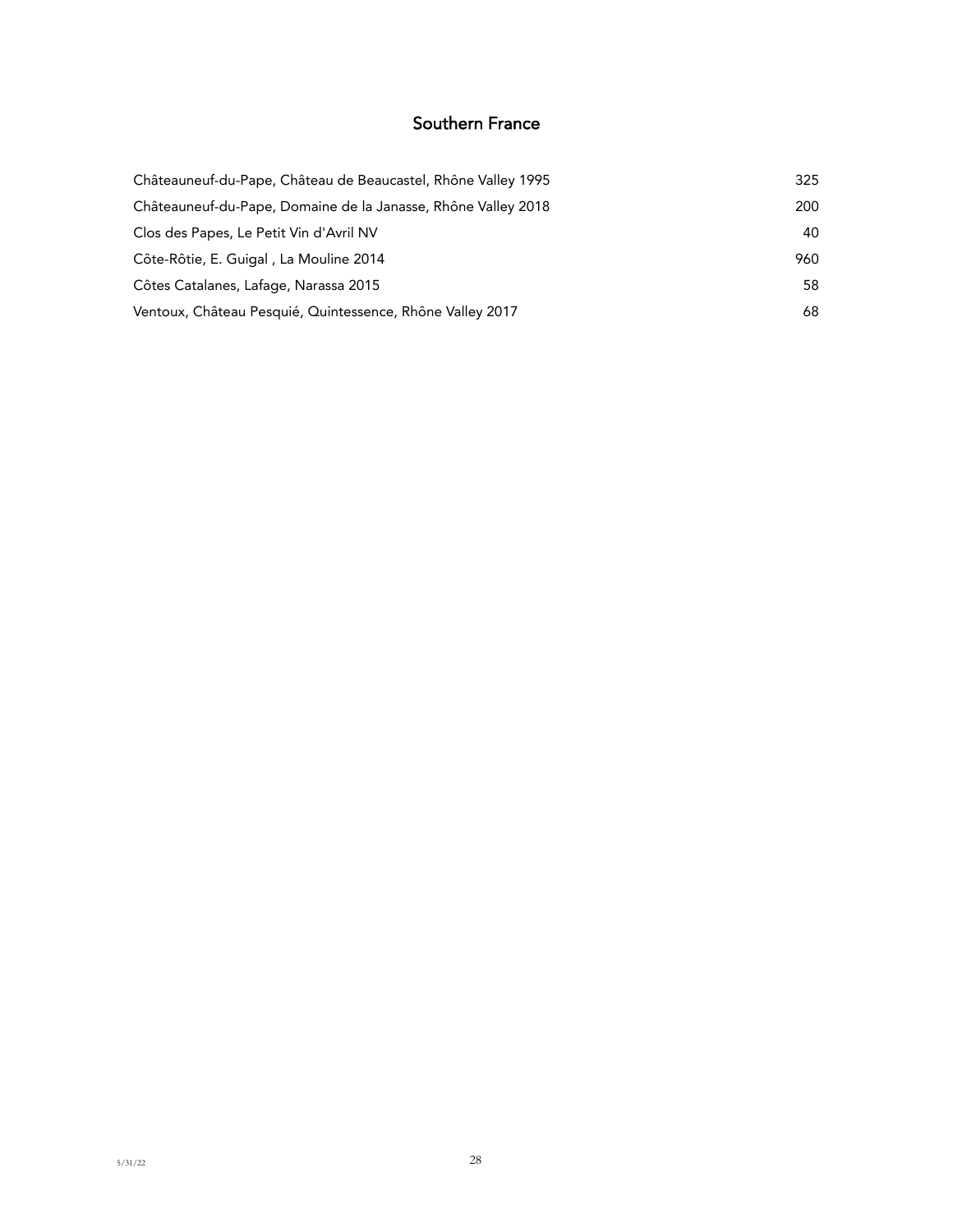# Italian Red Wine

#### Piedmont

| Barbaresco, Gaja, Costa Russi, Langhe 2015                     | 1200 |
|----------------------------------------------------------------|------|
| ~Barbaresco, Gaja, Sori San Lorenzo, Langhe 2014               | 1100 |
| Barbaresco, Machesi di Barolo 2015                             | 140  |
| Barbaresco, Pio Cesare 2017                                    | 160  |
| Barbaresco, Produttori del Barbaresco 2017                     | 130  |
| Barolo, Marchesi di Barolo 2015                                | 150  |
| Barolo, Massolino, Serralunga d'Alba 2012                      | 145  |
| Barolo, Pio Cesare 2017                                        | 170  |
| Barolo, Gaja, Sperss, Langhe 2011                              | 560  |
| Veneto                                                         |      |
| ~Amarone, Sartori, Estate Collection, Della Valpolicella 2013  | 49   |
| Tuscany                                                        |      |
| Brunello di Montalcino, Fattoria dei Barbi 2016                | 150  |
| Passi di Orma, Bolgheri 2016                                   | 70   |
| Cá Marcanda, Promis, Gaja 2018 IGT, Merlot, Syrah & Sangiovese | 90   |
| Cá Marcanda, Promis, Gaja 2015 IGT, Merlot, Syrah & Sangiovese | 100  |
| ~Sassicaia, Tenuta San Guido 2001                              | 700  |
|                                                                |      |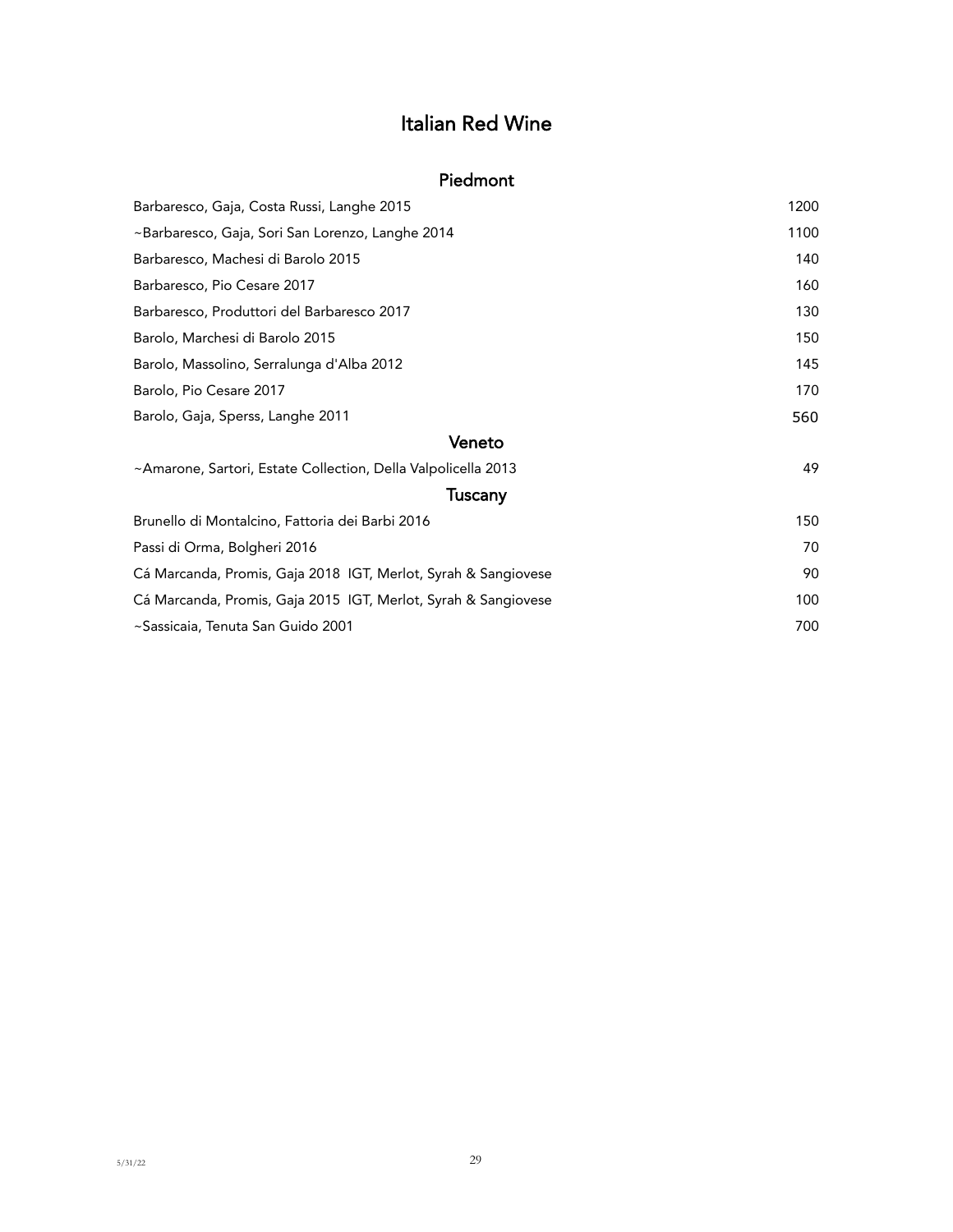# Spanish Red Wine

#### Priorat

| Vall Llach 2002                                        | 195 |
|--------------------------------------------------------|-----|
| Rioja                                                  |     |
| Beronia, Crianza 2017                                  | 50  |
| Beronia, Reserva 2016                                  | 60  |
| Beronia, Gran Reserva 2011                             | 88  |
| ~Bilbainas, Clarete Fino Gran Reserva 1964             | 280 |
| Muga, Reserva 2017                                     | 100 |
| ~Palacios, Glorioso Reserva Especial 1959              | 500 |
| ~R. Lopez de Heredia, Gran Reserva, Viña Tondonia 1976 | 452 |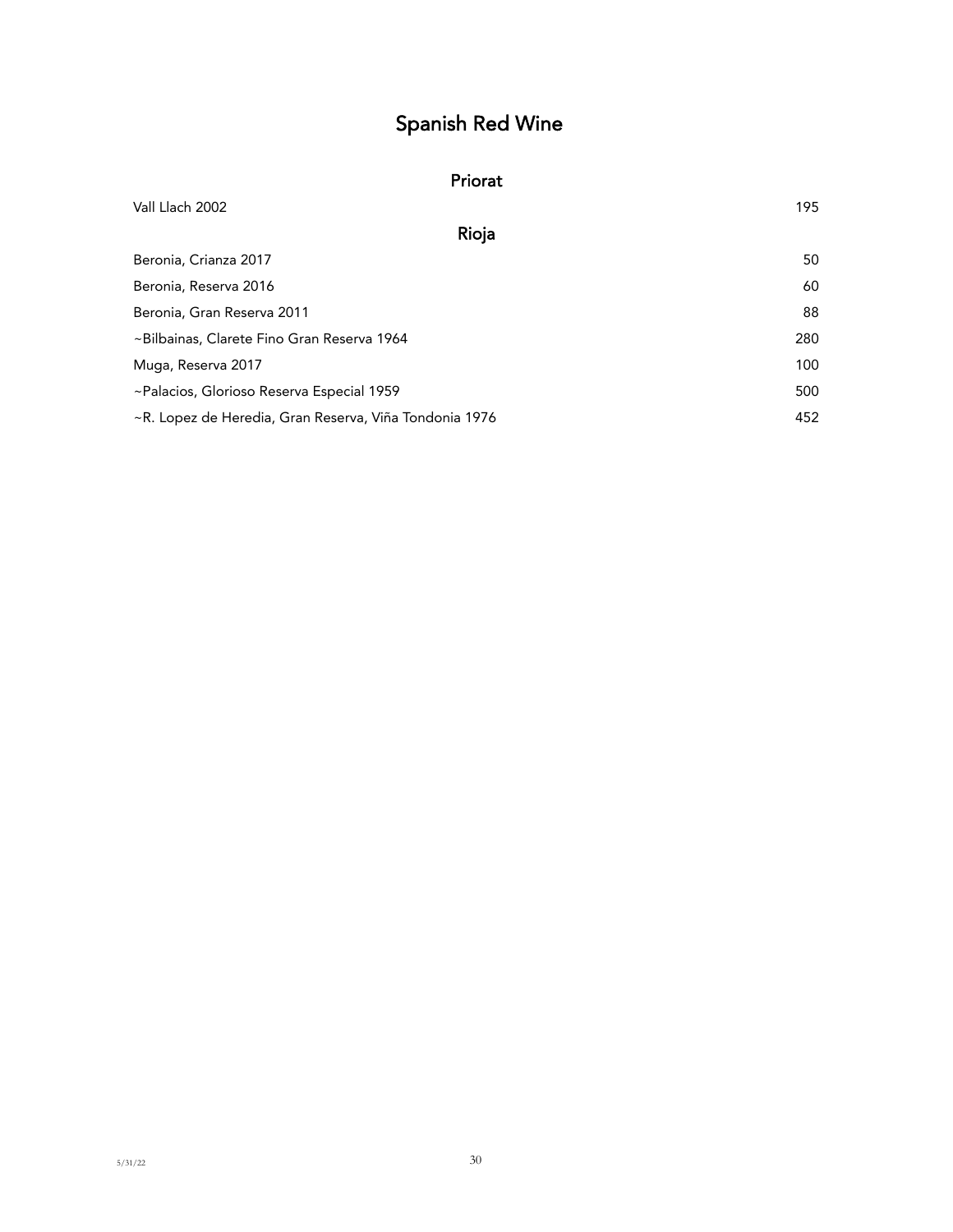## Austrian Red Wine

Zweigelt, Pratsch, Niederöstereich 2016 70 auch auch der Einer Einer Einer Einer Einer Einer Eine Eine Eine Ein

## South American Red Wine

| Malbec, Catena Zapata, River Stones, Adrianna Vinevard, Mendoza, Argentina 2016 | 296 |
|---------------------------------------------------------------------------------|-----|
| Malbec, Catena Zapata, Nicasia Vineyard, Mendoza, Argentina 2016                | 270 |

# Australian & New Zealand Red Wines

| ~Cabernet Sauvignon, Shirvington, McLaren Vale 2004                         | 150 |
|-----------------------------------------------------------------------------|-----|
| Grenache, An Approach to Relaxation, Sucette, Barossa Valley 2017           | 90  |
| Grenache, Clarendon Hills, Kangarilla, McLaren Vale 2004                    | 120 |
| Grenache, Torbreck, Les Amis, Barossa Valley 2005                           | 165 |
| Shiraz, Cabernet & Merlot, Henshke, Keyneton Euphonium, Barossa Valley 2004 | 128 |
| Shiraz, Hundred Acre, Ancient Way, Barossa Valley 2004                      | 535 |
| Shiraz, Torbreck, The Factor, Barossa Valley 2002                           | 200 |
| Syrah, Clarendon Hills, Piggott Range, McLaren Vale 2004                    | 220 |
| ~Pinot Noir, Matua, Marlborough, New Zealand 2014                           | 55  |
| Pinot Noir, Clos Henri, Marlborough, New Zealand 2017                       | 100 |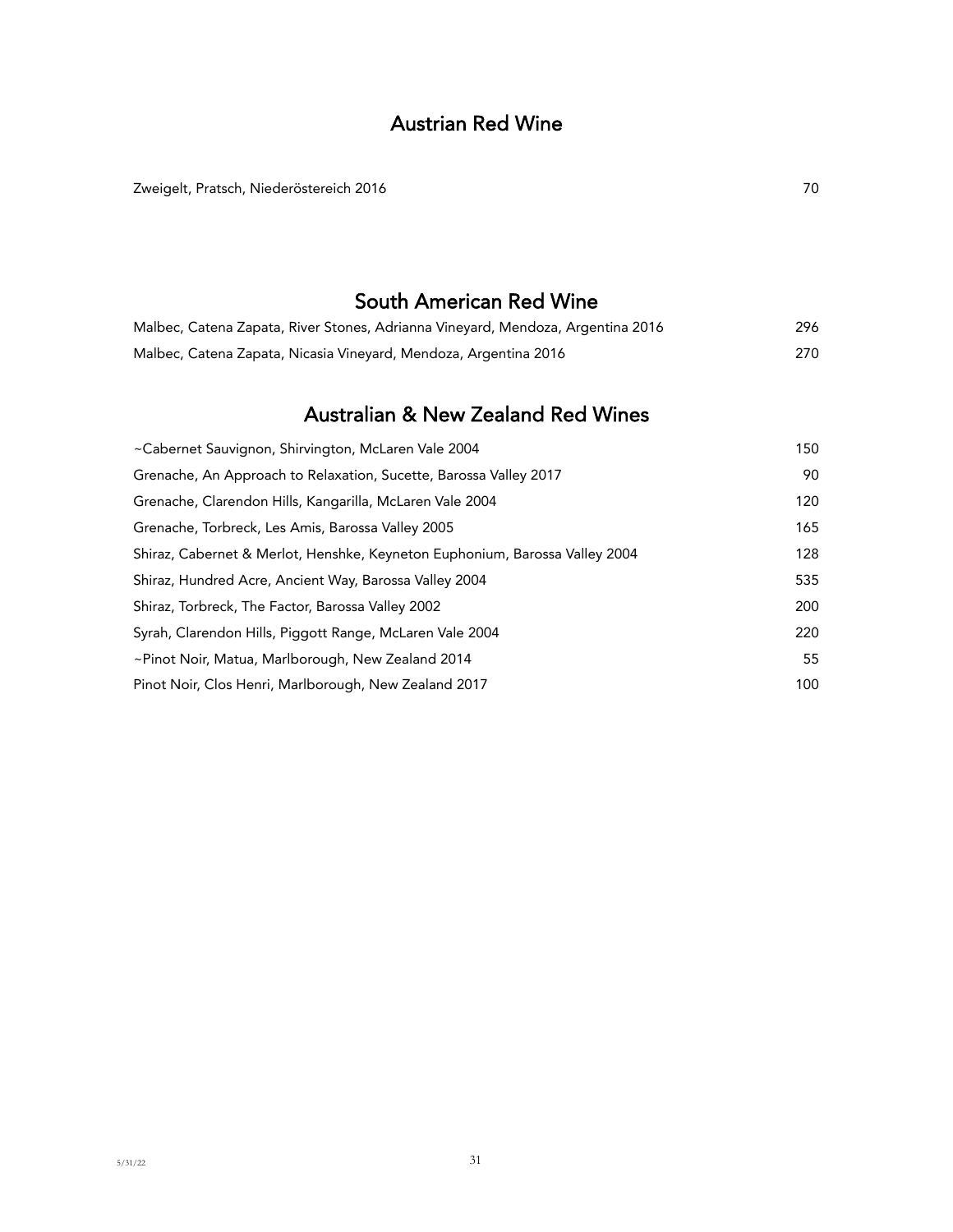## Dessert Wine

#### France

| Alsace                                                              |        |     |
|---------------------------------------------------------------------|--------|-----|
| ~Marc Kreydenweiss, Clos Rebberg Pinot Gris 2005                    | 375 ml | 120 |
| <b>Bordeaux</b>                                                     |        |     |
| Château d'Yquem 2015                                                | 375 ml | 600 |
| Château d'Yquem 2013                                                | 375 ml | 600 |
| Château Filhot 1990                                                 | 750 ml | 150 |
| ~Château Les Justices 2010                                          | 750 ml | 112 |
| Languedoc-Roussillon                                                |        |     |
| ~Banyuls, Cornet & Cie, Vin Doux Naturel, Rimage 2012               | 500 ml | 80  |
| Austria                                                             |        |     |
| Trokenbeerenauslese, Kracher, Miaud, Neusiedlersee, Burgenland 2000 | 375ml  | 275 |
| Trokenbeerenauslese, Kracher, Welschriesling, Nummer 4,             |        |     |
| Zwischen den Seen, Neusiedlersee, Burgenland 2013                   | 375ml  | 240 |
| ~Beerenauslese Selektion, Heidi Schröck, Neusiedlersee 2014         | 375ml  | 92  |
| ~Ruster Ausbruch, Feiler-Artinger, Neusiedlersee 2001               | 375ml  | 140 |
| Germany                                                             |        |     |
| Ice Wine, Heinz Eifel, Mosel 2016                                   | 375ml  | 75  |
| Hungary                                                             |        |     |
| Tokaji Aszú, Royal Tokaji, 5 Puttonyos, Red Label 2008              | 500 ml | 104 |
| Tokaji Aszú, Royal Tokaji, 6 Puttonyos, Bestek Vineyard 2007        | 500 ml | 240 |